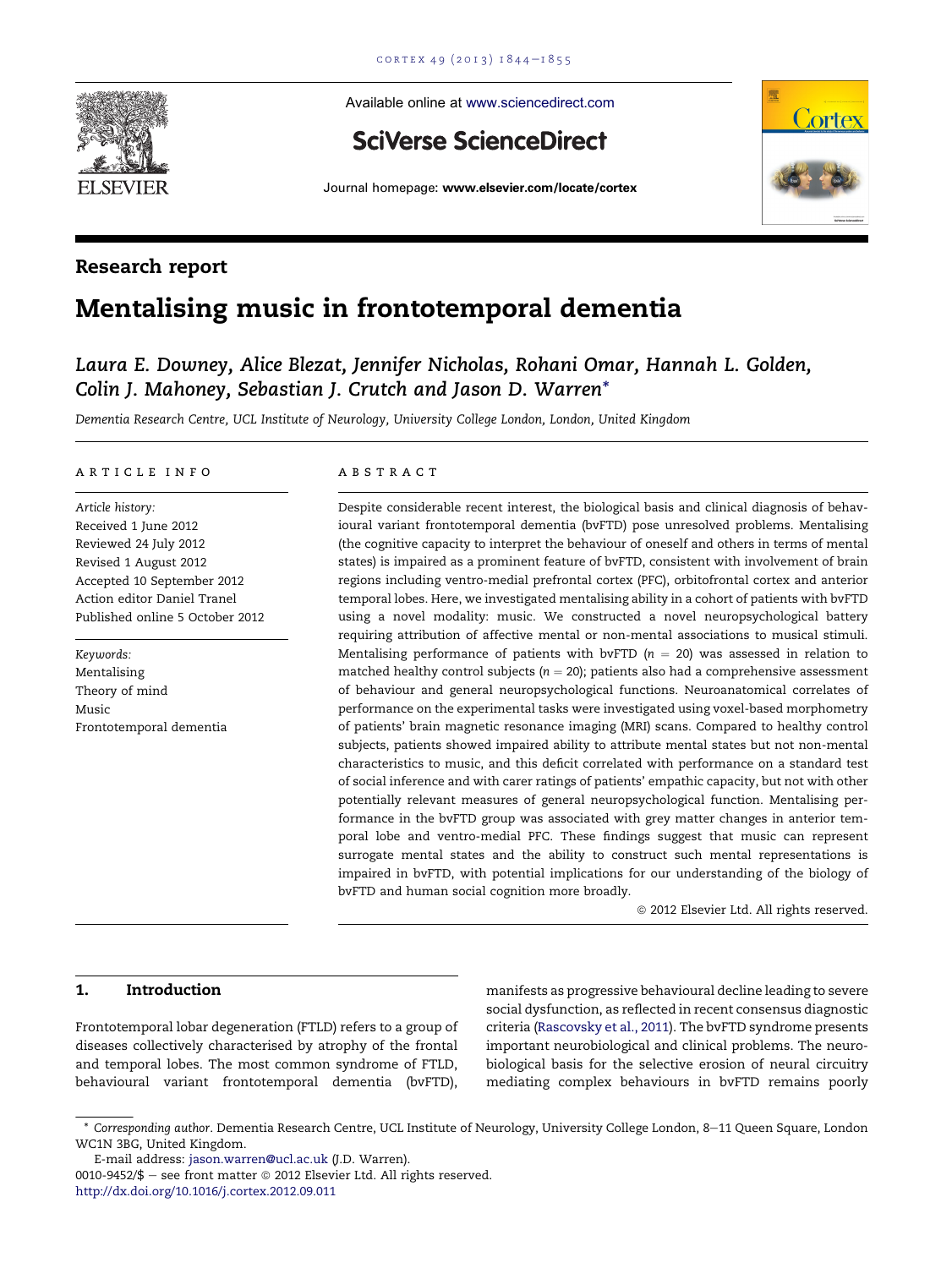understood, while early diagnosis is often difficult due to the insidious nature of behavioural decline, potential confusion with primary psychiatric illness and phenotypic overlap with other dementia diseases [\(Gregory et al., 2002](#page-10-0); [Snowden et al.,](#page-11-0) [2003](#page-11-0); [Balsis et al., 2005\)](#page-9-0). Accordingly, there is considerable interest in identifying novel metrics of bvFTD that might illuminate underlying mechanisms and potentially facilitate diagnosis. An important emerging theme in the neurobiology of bvFTD is the concept of a selectively vulnerable, large-scale brain network including prefrontal cortex (PFC), orbitofrontal cortex (OFC), anterior cingulate, insula and their projections: this network is likely to be fundamentally concerned with social cognitive processing and the signature of network involvement may separate bvFTD from other neurodegenerative disorders [\(Seeley et al., 2007,](#page-11-0) [2012](#page-11-0); [Zhou et al., 2010](#page-11-0), [2012;](#page-11-0) [Raj et al., 2012\)](#page-10-0). This evidence suggests that biomarkers that can capture network characteristics might be diagnostically useful, and that network function in bvFTD might be best assessed using indices of complex social behaviours.

Mentalising can be broadly defined as the cognitive capacity by which we interpret the behaviour of oneself and others in terms of mental states ([Frith and Frith, 2003](#page-10-0)). The term 'theory of mind' (ToM) is often used interchangeably with mentalising, but can be defined more precisely as a crucial component of the mentalising process whereby mental states are explicitly attributed to others ([Robbins,](#page-10-0) [2004](#page-10-0)). ToM and mentalising in the broader sense together constitute a key capacity within the wider domain of social cognition. These complex cognitive functions require the representation, analysis and integration of a variety of social signals. ToM capacity can be further subclassified as ToM for the attribution of beliefs and intentions ('cognitive' ToM) and ToM for the attribution of feeling states ('affective' ToM), though these separable capacities frequently interact in everyday life ([Poletti et al., 2012](#page-10-0)). Widely used tests of ToM such as the 'Mind in the Eyes' task [\(Baron-Cohen et al., 2001\)](#page-9-0) largely index affective ToM using stimuli derived from other humans, however it has been repeatedly shown that intentionality can be attributed even to abstract, inanimate stimuli (e.g., cartoon shapes: [Heider and Simmel, 1944;](#page-10-0) [Berry and](#page-9-0) [Springer, 1993](#page-9-0); [Castelli et al., 2000;](#page-9-0) [Blakemore et al., 2003](#page-9-0)). Neuroimaging studies in healthy individuals have linked the ability to mentalise with a network of brain regions, in particular ventro-medial PFC and frontal pole, OFC ([Gallagher](#page-10-0) [and Frith, 2003](#page-10-0); [Carrington and Bailey, 2009;](#page-9-0) [Moll et al., 2011;](#page-10-0) [Abu-Akel and Shamay-Tsoory, 2011\)](#page-9-0) and the anterior temporal lobes ([Fumagalli and Priori, 2012\)](#page-10-0). The study of disease states potentially allows identification of brain areas critical for ToM. Impaired ToM occurs on a developmental basis as a hallmark of autism ([Baron-Cohen et al., 1985,](#page-9-0) [1999](#page-9-0)) and may also develop in association with a variety of focal brain lesions [\(Martin-Rodriguez and Leon-Carrion, 2010](#page-10-0)). Deficits of ToM in neurodegenerative disease have attracted much recent attention and on clinical and neuroanatomical grounds may be particularly relevant to bvFTD [\(Schroeter, 2012](#page-11-0); [Poletti](#page-10-0) [et al., 2012\)](#page-10-0). Patients with bvFTD frequently have difficulty with aspects of social cognition that are likely to be relevant to ToM, including emotion recognition [\(Rosen et al., 2005](#page-11-0); [Kipps](#page-10-0) [et al., 2009b](#page-10-0); [Omar et al., 2011\)](#page-10-0), empathic concern and perspective taking [\(Lough et al., 2006](#page-10-0); [Rankin et al., 2006;](#page-10-0)

[Eslinger et al., 2011](#page-9-0)), and perception of humour and sarcasm [\(Snowden et al., 2003](#page-11-0); [Kosmidis et al., 2008;](#page-10-0) [Kipps et al., 2009b](#page-10-0)). A specific mentalising deficit may be an early feature of bvFTD (Gregory [et al., 2002](#page-10-0); [Adenzato et al., 2010](#page-9-0)) and neuroanatomical substrates for this deficit have been proposed. The distributed neural network that is damaged in bvFTD [\(Seeley](#page-11-0) [et al., 2007; Zhou et al., 2010, 2012; Raj et al., 2012](#page-11-0)) overlaps brain areas previously implicated in ToM [\(Gallagher and Frith,](#page-10-0) [2003](#page-10-0); [Carrington and Bailey, 2009\)](#page-9-0). Impaired ability to experience social emotions has been linked to frontopolar damage in bvFTD ([Moll et al., 2011\)](#page-10-0). In addition, bvFTD is often associated with damage involving anterior temporal lobe regions that represent social concepts underpinning normal mentalising ([Zahn et al., 2009\)](#page-11-0): these anterior temporal areas interact with medial PFC during moral reasoning [\(Fumagalli and Priori,](#page-10-0) [2012](#page-10-0)), while anterior temporal lobe damage has been implicated in the pathogenesis of cognitive and affective ToM deficits in another FTLD syndrome, semantic dementia [\(Duval](#page-9-0) [et al., 2012](#page-9-0)).

Relations between mentalising, ToM and music processing have not been widely studied; however, music is likely a priori to engage brain processes relevant to ToM and it is an attractive candidate stimulus for probing such processes in bvFTD. Music typically entails decoding of an emotional 'message' and music-making generally has a strong social context across human societies ([Mithen, 2005](#page-10-0); [Levitin, 2007](#page-10-0)). Music has been shown to modulate semantic information in other cognitive systems, such as language ([Koelsch et al.,](#page-10-0) [2004](#page-10-0)). Deficits in processing emotion information in music have been demonstrated in various disease states, notably the frontotemporal dementias, and are dissociable from the processing of other kinds of musical perceptual information [\(Stewart et al., 2006;](#page-11-0) [Omar et al., 2010,](#page-10-0) [2011](#page-10-0); [Johnson et al.,](#page-10-0) [2011](#page-10-0); [Hsieh et al., 2012\)](#page-10-0). The brain mechanisms of music processing in health and disease and the brain substrates for processing emotional information in music have received considerable attention ([Blood et al., 1999;](#page-9-0) [Blood and Zatorre,](#page-9-0) [2001](#page-9-0); [Griffiths et al., 2004;](#page-10-0) [Gosselin et al., 2006;](#page-10-0) [Koelsch et al.,](#page-10-0) [2006](#page-10-0); [Mitterschiffthaler et al., 2007;](#page-10-0) [Mizuno and Sugishita,](#page-10-0) [2007](#page-10-0); [Caria et al., 2011;](#page-9-0) [Brattico et al., 2011](#page-9-0)). Previous work has implicated a distributed network of cortical and subcortical (in particular, limbic) areas in mediating the emotional response to music, suggesting that music processing unites cognitive representational and evaluative mechanisms with the more 'primitive' neural mechanisms of reward and biological drives [\(Blood and Zatorre, 2001](#page-9-0); [Salimpoor et al., 2011;](#page-11-0) [Omar et al., 2011](#page-10-0)). From this perspective, music might therefore be regarded as a comprehensive and biologically relevant model stimulus for assessing human frontal lobe functions.

More specifically, recognition of emotion in music engages prefrontal and anterior temporal components of the brain network previously implicated in ToM processing ([Blood et al.,](#page-9-0) [1999](#page-9-0); [Rankin et al., 2006](#page-10-0); [Mizuno and Sugishita, 2007](#page-10-0); [Zahn](#page-11-0) [et al., 2007,](#page-11-0) [2009](#page-11-0); [Brattico et al., 2011;](#page-9-0) Eslinger [et al., 2011\)](#page-9-0) and damage involving this network has been linked specifically to deficits of music emotion recognition as well as ToM in bvFTD ([Omar et al., 2011;](#page-10-0) [Hsieh et al., 2012](#page-10-0); [Poletti et al.,](#page-10-0) [2012](#page-10-0)). Most previous studies of music emotion processing in the normal brain and in disease states have assessed the processing of elementary or canonical emotions (e.g.,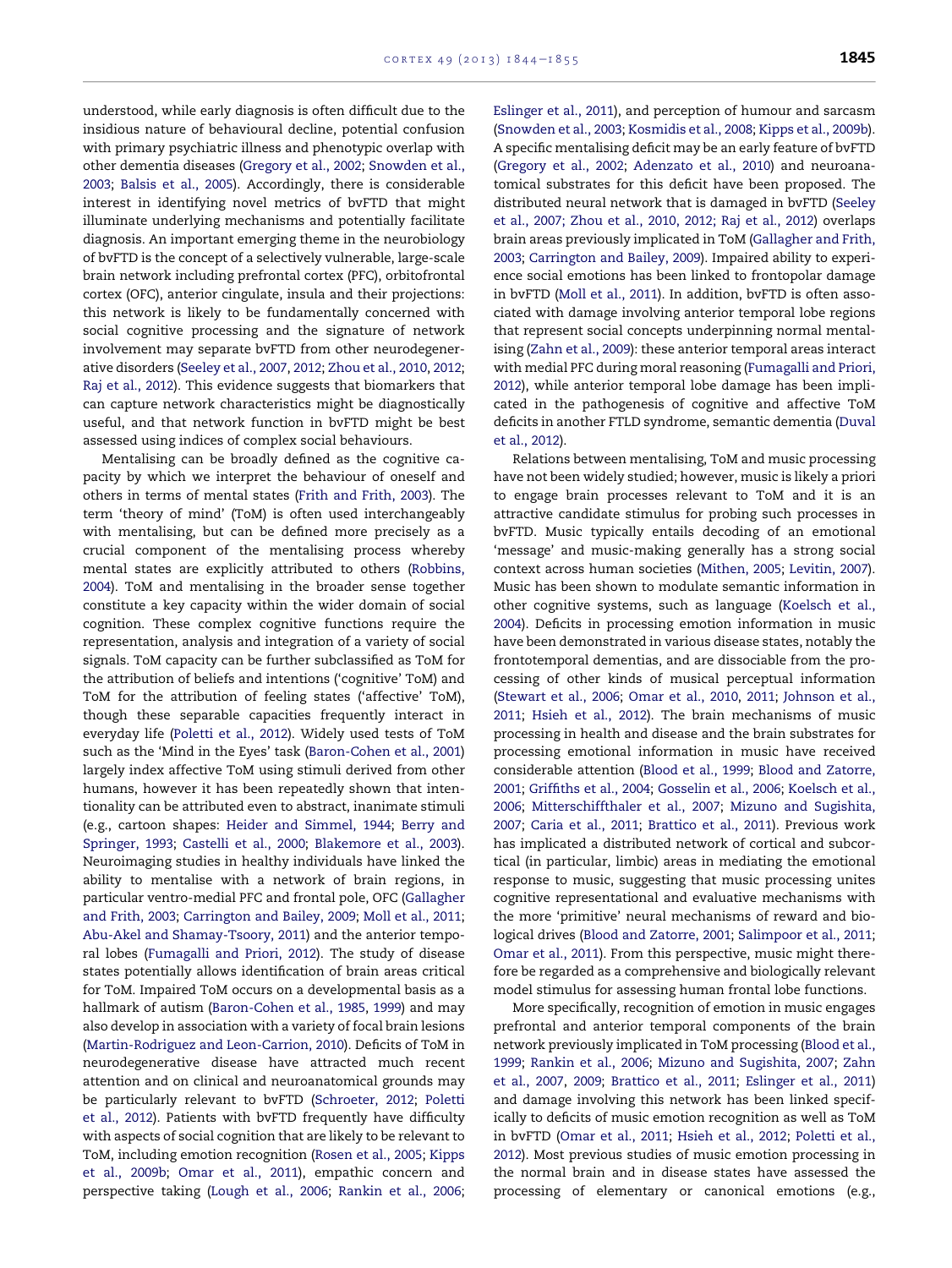'happiness', 'sadness', 'anger') or basic affective dimensions such as consonance  $-$  dissonance in music (e.g., [Gosselin](#page-10-0) [et al., 2006](#page-10-0); [Koelsch et al., 2006;](#page-10-0) [Mitterschiffthaler et al.,](#page-10-0) [2007;](#page-10-0) [Omar et al., 2010,](#page-10-0) [2011;](#page-10-0) [Caria et al., 2011](#page-9-0); [Brattico et al.,](#page-9-0) [2011\)](#page-9-0). There is a sense in which all emotional attributions to music involve some degree of mentalising, since musical emotions must be inferred rather than existing explicitly in the stimuli as do animate emotions in facial and vocal expressions. However, behavioural and neuroimaging findings in autism and other disorders of social conduct suggest that music has complex interactions with mentalising ([Bhatara](#page-9-0) [et al., 2009;](#page-9-0) [Heaton and Allen, 2009;](#page-10-0) [Caria et al., 2011\)](#page-9-0). In particular, it has been demonstrated directly that normal listeners are able to make mentalising judgements about composer agency from musical pieces, and such judgements have functional magnetic resonance imaging (MRI) correlates in the same medial prefrontal and anterior temporal network mediating other kinds of ToM attributions [\(Steinbeis and](#page-11-0) [Koelsch, 2009\)](#page-11-0). Music is an abstract stimulus yet is widely accessible and highly effective in conveying certain kinds of emotional signals: whereas actual social interactions are often highly complex with many potentially relevant variables, music might allow such interactions to be presented in a reduced, surrogate form that isolates elements critical for mentalising [\(Warren, 2008\)](#page-11-0). In particular, music may code multi-component or ambiguous feeling states as abstract representations. Taken together the available evidence suggests that music may probe the interface between ToM, knowledge of social concepts and biological reward [\(Blood and](#page-9-0) [Zatorre, 2001;](#page-9-0) [Omar et al., 2011](#page-10-0)); this complex interface is characteristic of 'real world' social interactions, but difficult to access using conventional neuropsychological stimuli.

In this study we assessed mentalising in music using a novel paradigm based on the attribution of affective mental states in a cohort of patients with bvFTD and in healthy older control subjects. Neuroanatomical correlates of mentalising ability in the patient group were assessed using voxel-based morphometry (VBM) on structural brain MRI data. Based on previous evidence concerning ToM processing in FTLD ([Gregory et al., 2002;](#page-10-0) [Kipps and Hodges, 2006;](#page-10-0) [Adenzato et al.,](#page-9-0) [2010\)](#page-9-0), we hypothesised that attribution of mental states (but not other kinds of attributions) to musical stimuli would be selectively vulnerable in bvFTD. We further hypothesised that performance on the mentalising task would correlate with grey matter volume in medial PFC, OFC and anterior temporal regions previously implicated in both ToM and emotion recognition in music, in FTLD and in the healthy brain [\(Menon](#page-10-0) [and Levitin, 2005;](#page-10-0) [Zahn et al., 2007,](#page-11-0) [2009](#page-11-0); [Steinbeis and](#page-11-0) [Koelsch, 2009](#page-11-0); [Eslinger et al., 2011](#page-9-0); [Omar et al., 2011\)](#page-10-0).

#### 2. Methods

#### 2.1. Subjects

Twenty consecutive patients fulfilling consensus criteria for bvFTD ([Rascovsky et al., 2011\)](#page-10-0) were recruited from the tertiary-level Specialist Cognitive Disorders Clinic at the National Hospital for Neurology and Neurosurgery, London, United Kingdom (details summarised in [Table 1](#page-3-0)). All bvFTD patients had structural MRI evidence of frontal lobe atrophy with or without accompanying temporal lobe atrophy, in support of the syndromic diagnosis of bvFTD. Twenty healthy control subjects with no history of neurological or psychiatric illness were also recruited [\(Table 1](#page-3-0)). No subject had a history of clinically significant hearing loss. All subjects had an assessment of general neuropsychological functions [\(Table 1\)](#page-3-0), including the Awareness of Social Inference Test (TASIT; [McDonald et al., 2003](#page-10-0)). Patients' carers completed the Cambridge Behavioural Inventory (CBI; [Wedderburn et al., 2008](#page-11-0)) as an index of behavioural symptoms; item 78 on the CBI ('Appears indifferent to the worries and concerns of family members') was selected for further analysis as the item most relevant to ToM. All participants were native to Britain, except one subject who had been resident within the United Kingdom for 15 years, and all had lifelong exposure to Western music. Most subjects had fewer than two years formal music training, corresponding to the 'least trained' (novice, non-musician) category of musical experience described by [Halpern et al. \(1995\)](#page-10-0). Informed consent was obtained for all subjects and the study was approved by the local research ethics committee under Declaration of Helsinki guidelines.

#### 2.2. Experimental behavioural assessment

#### 2.2.1. Structure of the experimental test

In order to assess mentalising on musical stimuli, we designed a novel behavioural paradigm to assess affective ToM based on forced-choice cross-modal matching of musical samples to word-picture combinations. The paradigm incorporated two conditions which were administered sequentially as separate subtests. In the 'mentalising' condition, music stimuli represented particular affective mental states. In the other 'non-mentalising' condition (designed as a control for the 'mentalising' condition), music stimuli represented nonmental objects and events. Music stimuli were all short nonvocal excerpts derived from the Western classical corpus, including solo instrumental, chamber and orchestral pieces; the complete list of stimuli and foils for each subtest is presented in Supplementary material on-line (Table S1). Musical excerpts were selected from the longer source piece based on the effectiveness of the particular excerpt in representing the mental state or the non-mental object or event, rather than from a fixed section or segment of every source piece (examples of the stimuli are available from the authors). On each trial, the task was to decide which of three word-picture combinations best described the musical sample; each wordpicture triad comprised the target, a close foil and a more distant foil (for example, in the mentalising condition, 'dreamy' [target]  $-$  'dreading' [close foil]  $-$  'adventurous' [distant foil]; in the non-mentalising condition, 'raindrops' [target]  $-$  'birdcall' [close foil]  $-$  'train' [distant foil]). In the mentalising condition, stimuli and foils were designed to reduce reliance on elementary emotion judgements that could be based on simple perceptual cues (for example, 'dreamy' does not have a close elementary emotional analogue, and would not be distinguished from the close foil 'dreading' based on a single perceptual cue such as 'slow tempo'); the word choices were in most cases synonyms of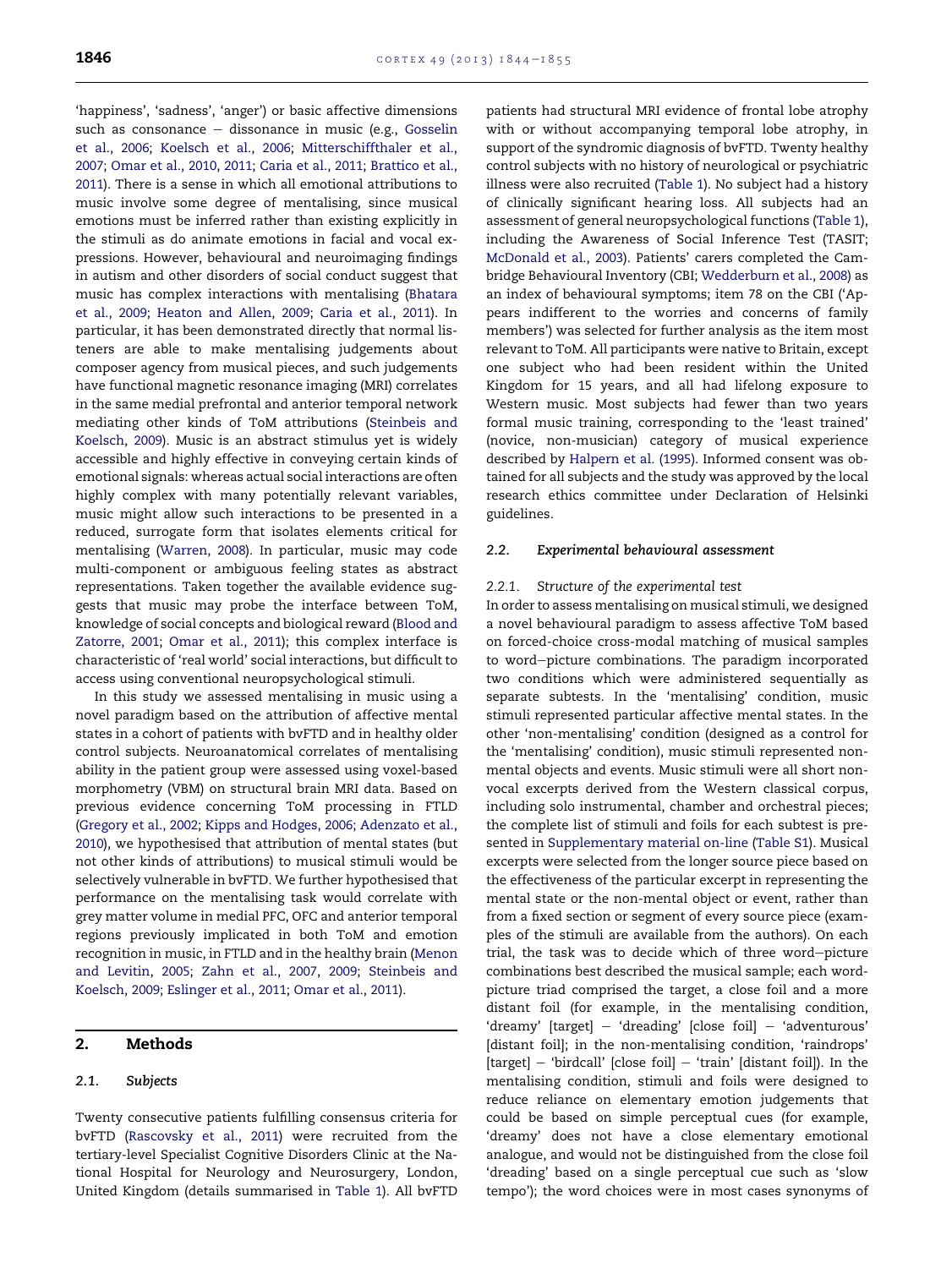|                                   | bvFTD <sup>c</sup> | $<$ 10th percentile <sup>d</sup> | Controls        | <i>p</i> value |
|-----------------------------------|--------------------|----------------------------------|-----------------|----------------|
| No.                               | 20                 |                                  | 20              | n/a            |
| Age (years)                       | 64 (9.3)           |                                  | 65 (8.5)        | .70            |
| Sex(F:M)                          | 4:16               |                                  | 11:9            | .009           |
| Education (years)                 | 13(3)              |                                  | 15(2)           | .06            |
| Non-musicians <sup>b</sup>        | 19                 |                                  | 19              | ns             |
| CBI (/324)                        | 110 (55)           |                                  | n/a             | n/a            |
| CBI (item 78; $/4$ ) <sup>a</sup> | 2.25(1.5)          |                                  | n/a             | n/a            |
| Symptom duration (years)          | 5.5(5.4)           |                                  | n/a             | n/a            |
| IQ                                |                    |                                  |                 |                |
| WASI vocab                        | 46.16 (16.9)       |                                  | 71.6(4.2)       | .001           |
| WASI blocks                       | 22.3(15.0)         |                                  | 48.3 (12.5)     | .0001          |
| WASI similarities                 | 23.7(10.9)         |                                  | 40.95(6.3)      | .0001          |
| WASI matrices                     | 14.11(6.7)         |                                  | 27.5(9.7)       | .0001          |
| NART (/50)                        | 28(3.1)            | 12/28                            | 48 (1.6)        | .0001          |
| Episodic memory                   |                    |                                  |                 |                |
| RMT words (/50)                   | 36.25(7.9)         | 11/16                            | 47.5(3.6)       | .0001          |
| RMT faces (/50)                   | 35.47 (8.4)        | 11/16                            | 45.2(4.3)       | .0001          |
| <b>Executive function</b>         |                    |                                  |                 |                |
| D-KEFS Stroop word                | 28 (17.6)          | 6/18                             | 21.5(4.3)       | .65            |
| D-KEFS Stroop inhibition          | 90.8 (34.9)        | 16/18                            | 55.5 (10.1)     | .0001          |
| IGT (net total)                   | $-11.1(20.5)$      |                                  |                 |                |
| Semantic processing               |                    |                                  |                 |                |
| BPVS (/150)                       | 124.1 (20.1)       | 19/20                            | 147.8 (1.9)     | .0001          |
| Social cognition                  |                    |                                  |                 |                |
| TASIT (/14)                       | 7.9(2.5)           | 16/18                            | 11.75 $(1.2)^e$ | .0001          |
| Other skills                      |                    |                                  |                 |                |
| GNT (/30)                         | 11.6(8.6)          | 18/18                            | 27(2.7)         | .0001          |
| Forwards DS (/12)                 | 8(2.7)             | 6/18                             | 8(2.7)          | ns             |
| Reverse DS (/12)                  | 6.5(2.6)           | 8/18                             | 6.5(2.5)        | ns             |
| Addition                          | 5.7(3.5)           | 7/18                             | 7.1(2.5)        | ns             |
| Subtraction                       | 5.7(3.4)           | 8/18                             | 8.2(2.4)        | .01            |
| <b>VOSP</b>                       | 15(4.4)            | 5/18                             | 18(1.6)         | .002           |

#### <span id="page-3-0"></span>Table  $1$  – Demographic and neuropsychological characteristics of bvFTD patients and healthy control subjects.

Mean (standard deviation) values shown. Significant group differences in t tests  $p < .05$  relative to the present control group are shown in bold. BPVS, CBI (item 78 refers to 'Appears indifferent to the worries and concerns of family members'); D-KEFS Stroop (word and inhibition), Delis-Kaplan Executive Function System; DS, digit span; GNT, Graded Naming Test; IGT, Iowa Gambling Task; n/a, not available; ns, not significant; RMT, recognition memory test; VOSP, Visual Object and Space Perception; WASI, Wechsler Abbreviated Scale of Intelligence.

a CBI information was collected for 12 subjects.

b Defined as <2 years musical training; one control subject had a grade 8 qualification in piano; one patient had a grade 5 qualification in piano. c One bvFTD patient completed only the mentalising condition of the experimental test and the BPVS; two other patients completed only the

experimental test and the BPVS; 14 patients completed the IGT.

d For mean score relative to control group.

e Twelve control subjects completed the TASIT.

those used to designate affective mental states in a standard test of ToM, the Baron-Cohen 'Reading the Mind in the Eyes' test [\(Baron-Cohen et al., 2001](#page-9-0)).

Music stimuli for both conditions were chosen based on pilot data in a separate group of 25 young healthy control subjects; all musical samples included in the final test were matched to the target word-picture combination by at least 80% of subjects in the pilot control group (further details of the pilot study are provided in Supplementary Material on-line). As a further criterion used in selecting musical examples for the pilot study, we avoided pieces with strong prior semantic associations (in particular, descriptive titles) likely to be widely familiar to musically untrained listeners and implying by association a particular mental or non-mental representation. The musical stimulus sets in the mentalising and non-

mentalising conditions were closely comparable in duration, tempo, harmonic and timbral characteristics (solo instrument, chamber or orchestral texture  $-$  see [Table S1](#page-9-0)). Pictorial stimuli for the matching task were selected from public Internet databases.

#### 2.2.2. Experimental procedure

The experimental test was administered under Matlab7<sup>®</sup> [\(www.mathworks.com](http://www.mathworks.com)) running the Cogent1.25 toolbox [\(www.vislab.ucl.ac.uk/cogent](http://www.vislab.ucl.ac.uk/cogent)) on a notebook computer. Music stimuli were presented in free-field at a comfortable listening level for each subject (at least 70 dB). Subjects were first familiarised with the paradigm using musical examples not subsequently presented in the actual test. Twenty test trials were administered in each condition; conditions were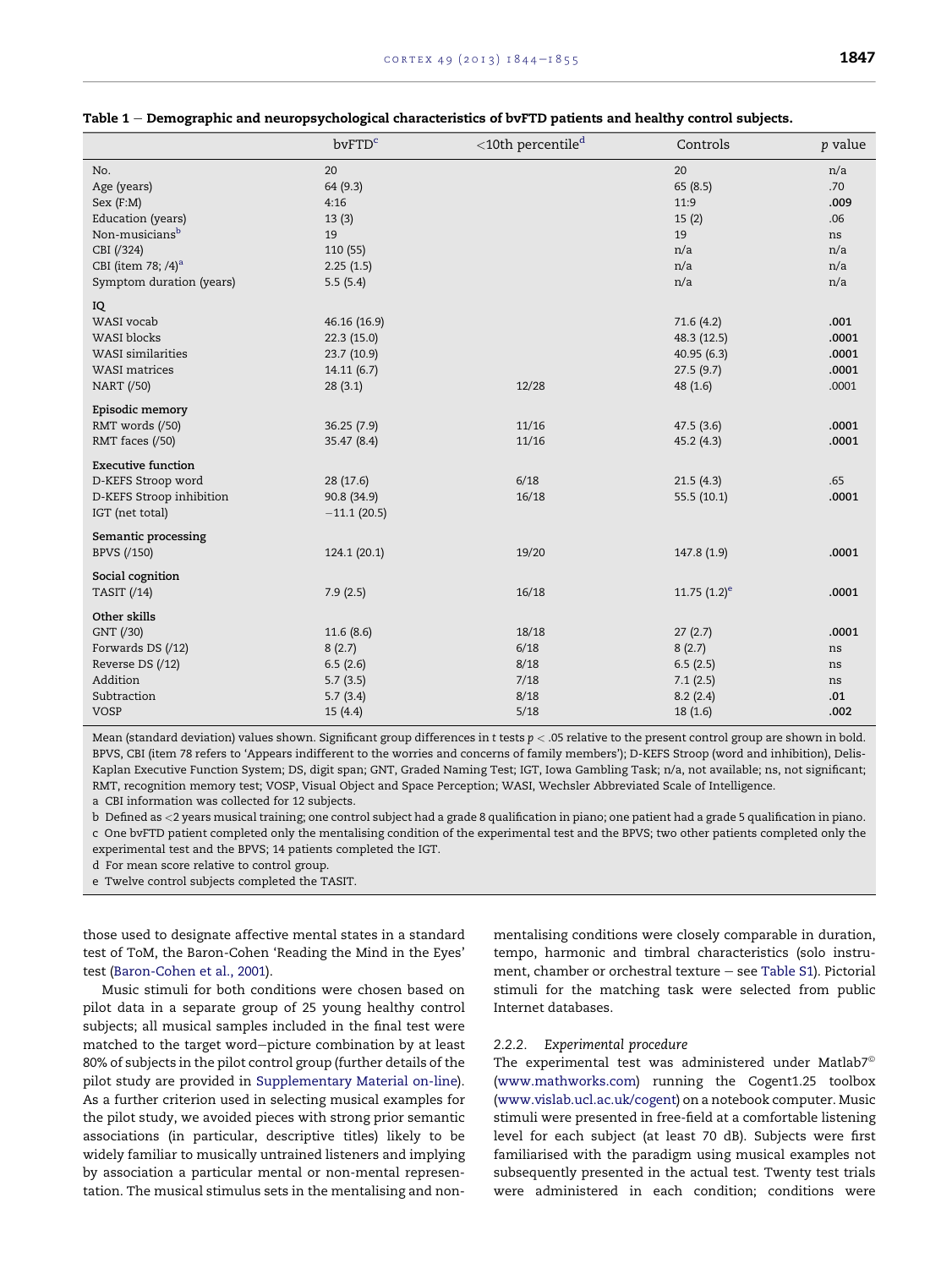presented in fixed order (non-mentalising followed by mentalising). Combinations of words and pictures (high quality colour images) were simultaneously presented on the computer monitor. Trials were presented in a fixed randomised order, and the relative screen positions of targets and foils were randomised from trial to trial. Subject selections were recorded and stored for offline analysis. In addition, on each trial the subject was asked if they were familiar with the piece, and this information was also recorded. Each piece was presented once; a single repeat of a trial was allowed if the examiner considered that the subject had been distracted during the original presentation. No time limit was imposed and no feedback about performance was given during the test.

#### 2.2.3. Analysis of behavioural data

Behavioural data were analysed using STATA 12<sup>®</sup>. Experimental data were analysed using analysis of variance (ANOVA) regression models incorporating subject scores in the mentalising or non-mentalising condition as a withinsubject variable, group (bvFTD or control) as a betweensubjects variable; and subject age, gender, and scores on the colour-word inhibition Stroop task, the British Picture Vocabulary Scale (BPVS; [Lloyd et al., 1982](#page-10-0)), and the National Adult Reading Test (NART) as covariates of no interest (to adjust for possible performance effects of demographic bias, general executive capacity, single-word comprehension, and premorbid IQ, respectively). Imageability and lexical frequency of the words presented in both conditions were calculated using the N-Watch psycholinguistic research database ([http://www.pc.rhul.ac.uk/staff/c.davis/Utilities/\)](http://www.pc.rhul.ac.uk/staff/c.davis/Utilities/), in order to examine whether such characteristics could be contributing to the results. Population averaged models for repeated measures were used to examine the group by task interaction, with and without adjustment for word imageability and lexical frequency.

In order to assess how well mentalising and nonmentalising conditions were able to discriminate bvFTD patients from healthy controls we constructed receiver operating characteristic (ROC) curves whereby the discriminatory ability of each task was quantified using the area under the curve (AUC). The AUC is the probability that in a randomly selected patient/control pair, the patient has a lower score than the control ([Hanley and McNeil, 1982\)](#page-10-0); perfect discrimination between patient and control groups would correspond to an AUC of 1, whilst the same distribution of scores in patients and controls would correspond to an AUC of .5. Correlations between experimental tasks and between each experimental task and potentially relevant demographic, behavioural (CBI) and general neuropsychological variables were assessed using Spearman's rho in the patient group.

#### 2.3. Brain image acquisition and analysis

#### 2.3.1. Image acquisition and pre-processing

At the time of behavioural assessment each patient had volumetric brain MRI on a 3.0 T GE Signa scanner (General Electric, Milwaukee, Wisconsin, USA) using a standard quadrature head coil.  $T_1$ -weighted volumetric images were obtained with a 24 cm field of view and 256  $\times$  256 matrix to provide 124 contiguous 1.5 mm thick slices in the

coronal plane (echo time (TE)  $=$  5 msec, repetition time  $(TR) = 512$  msec, inversion time  $(TI) = 5650$  msec). Three patients were unable to tolerate a scan, and one scan was heavily degraded by movement artefact, resulting in a total of 16 scans from the bvFTD cohort suitable for entry into the VBM analysis.

Pre-processing of patient brain MR images was performed using the DARTEL toolbox of SPM8 [\(www.fil.ion.ucl.ac.uk/](http://www.fil.ion.ucl.ac.uk/spm) [spm](http://www.fil.ion.ucl.ac.uk/spm)) running under Matlab 7.0 ([Ridgway et al., 2008](#page-10-0)). Normalisation, segmentation, modulation and smoothing of grey and white matter images were performed using default parameter settings. In order to adjust for individual differences in global grey matter volume during subsequent analysis, total intracranial volume (TIV) was calculated for each participant by summing grey matter, white matter and cerebrospinal fluid volumes following segmentation of all three tissue classes. A study-specific template brain image was created by warping all native space whole-brain images to the final DARTEL template and calculating the average of the warped brain images.

#### 2.3.2. Image analysis

Linear regression models were used to examine regional grey matter volume correlated with performance on each of the experimental subtests; voxel intensity (grey matter volume) was modelled as a function of subtest score across the group, including participant's age, TIV and Stroop inhibition score (a measure of general executive performance) as covariates of no interest. Separate models were used to assess grey matter associations of each experimental task separately and after combining task regressors in a common design matrix (to allow neuroanatomical associations of each task to be compared directly). To help protect against voxel drop-out because of potentially marked local regional atrophy in particular scans, we applied a customised explicit brain mask based on a specified 'consensus' voxel threshold intensity criterion ([Ridgway et al., 2009\)](#page-10-0) whereby a voxel was included in the analysis if grey matter intensity at that voxel was  $>1$  in >70% of the participants [rather than in all participants, as with the default SPM8 mask. Statistical parametric maps (SPMs) of regional grey matter volume correlating with score on each experimental subtest were examined at threshold  $p < .05$  after family-wise error (FWE) correction for multiple comparisons over the whole brain and after small volume correction using anatomical regions based on our a priori hypotheses.

Anatomical small volumes were derived by manual tracing from the template brain image using MRIcron® ([http://www.](http://www.sph.sc.edu/comd/rorder/mricron.html) [sph.sc.edu/comd/rorder/mricron.html\)](http://www.sph.sc.edu/comd/rorder/mricron.html) and comprised a prefrontal (combined OFC  $-$  ventro-medial PFC) region and left and right anterior temporal lobe regions. The prefrontal region included bilateral OFC (including the orbital surface of both frontal lobes and the lateral orbital gyri below the inferior frontal sulcus bilaterally) and ventro-medial PFC (the medial inter-hemispheric surface of both frontal lobes, extending superiorly to the apex of the callosal genu). Each anterior temporal lobe volume extended from the temporal pole posteriorly to the most anterior extension of Heschl's sulcus [\(Kim](#page-10-0) [et al., 2000](#page-10-0)). These volume boundaries were intentionally generous, to ensure that individual variations in brain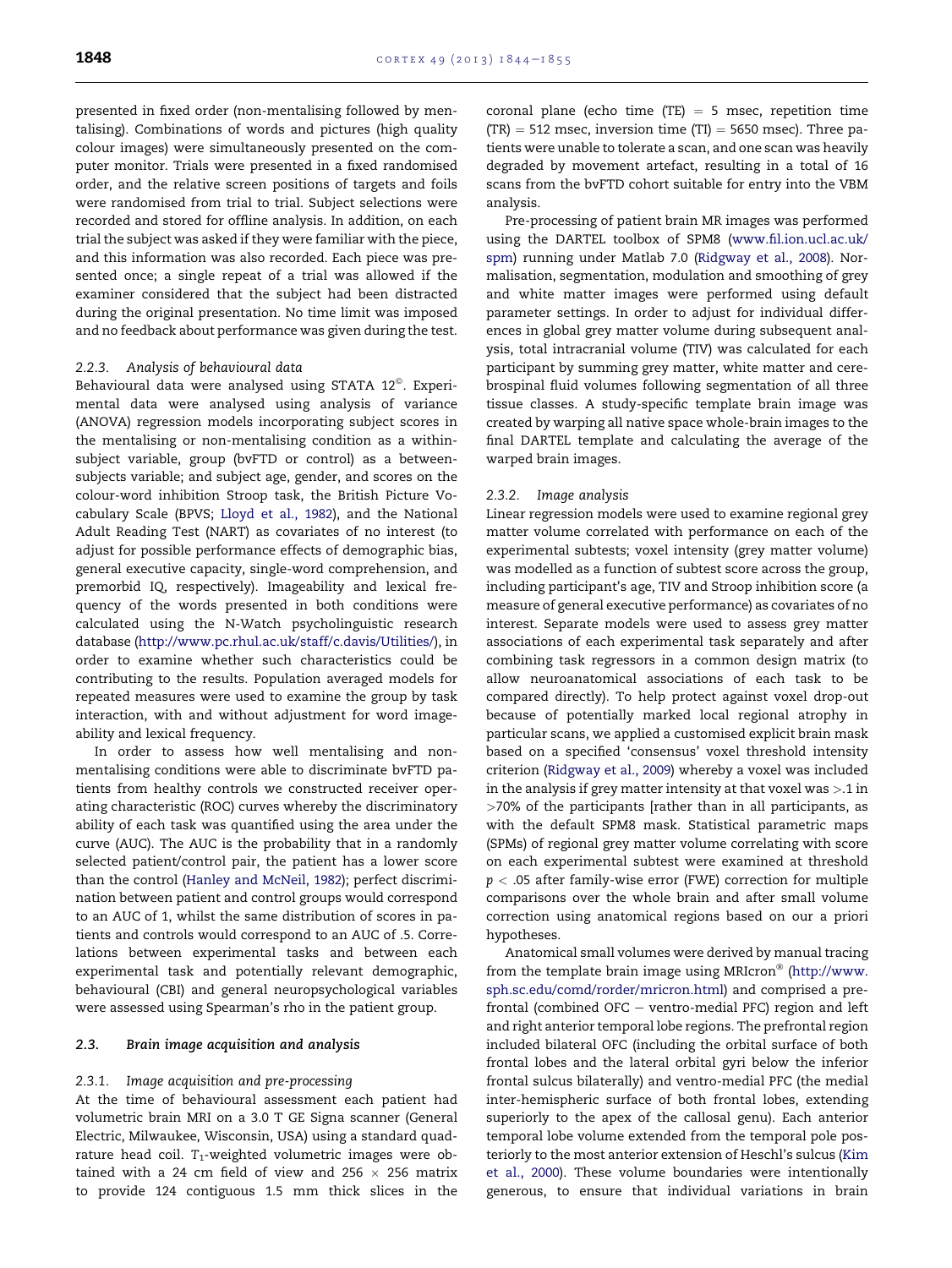anatomy were all fully encompassed, however, all anatomical attributions within these volumes were subsequently checked visually in order to ensure accurate localisation to particular regions within the volume.

SPMs were displayed as overlays on the study-specific template brain image. An additional cluster extent threshold of 50 voxels was applied when reporting significant clusters.

#### 3. Results

#### 3.1. Demographic characteristics

The bvFTD and control groups were well matched for age  $(t_{38} = .42, p = .7)$ ; males were over-represented in the patient group ( $t_{40} = 2.7$ ,  $p = .009$ ), and gender accordingly was included as a covariate of no interest in all analyses. Patients and controls did not differ significantly in educational background, though there was a trend to longer time spent in formal education in the control group ( $t_{38} = 1.94$ ,  $p = .06$ ).

#### 3.2. General neuropsychological performance

As a group the bvFTD patients showed the anticipated profile of deficits relative to healthy control subjects, with impaired performance on measures of executive function, memory and naming [\(Table 1\)](#page-3-0). Relative to this control group (who displayed superior neuropsychological performance), patients also showed reduced single-word comprehension and visual object perception. However, it is of note that these scores did not fall within the impaired range  $\ll$ 5th percentile) based on published norms.

#### 3.3. Experimental task performance

Scores for the bvFTD and control groups in each subtest are displayed in Fig. 1. Healthy control subjects performed comparably on both experimental tasks. A repeated measures ANOVA regression model (adjusted for verbal comprehension, general executive performance, premorbid IQ, age, and



Fig. 1 – Performance [mean  $+$  standard error of mean (S.E.M.)] on musical mentalising and non-mentalising tasks for the bvFTD and normal control (NC) groups. Broken line represents chance score.

gender) revealed a significant deficit in the bvFTD group relative to healthy controls in the mentalising condition  $(F_{6,29} = 6.45, p < .003)$ ; there was no significant group performance difference in the non-mentalising condition, though there was a non-significant trend to worse performance in the bvFTD group on this subtest ( $F_{6,29} = 2.45$ ,  $p = .08$ ). No significant group by task interaction was found. However, after adjustment for word imageability and frequency the estimated group by task interaction was of similar magnitude, suggesting that these components had little impact on the findings.

Spearman correlation analyses revealed that scores on the two experimental tasks were significantly correlated (rho = .54,  $p = .003$ ). Scores on the TASIT were found to be significantly selectively correlated with performance on the mentalising task, (rho = .55,  $p = .002$ ) though not the nonmentalising task (rho  $= .34$ ,  $p = .067$ ). In addition, scores on the selected CBI item ('Appears indifferent to the worries and concerns of family members') were significantly negatively correlated with performance on the mentalising task (rho  $=$   $-.6$ ,  $p = .03$ ), but not the non-mentalising task (rho  $=-.1, p=.67$ ). There were no correlations of performance on either experimental task with executive function, singleword comprehension, clinical disease duration, years of education, or premorbid intelligence estimates. Only two control subjects reported prior familiarity with over half the musical examples used; most participants reported no prior familiarity with the musical examples. Accordingly we did not perform a formal regression analysis of performance on prior musical familiarity. However, a separate analysis excluding the two control subjects who reported higher prior familiarity with the musical examples yielded identical results with respect to the experimental tasks.

ROC curves based on each of the experimental tasks discriminated between bvFTD patients and healthy controls [\(Fig. 2\)](#page-6-0). No significant AUC difference was found between the mentalising and non-mentalising tasks, however mentalising task performance showed a trend towards greater sensitivity and specificity (AUC coefficient .88 [95% confidence interval (CI): .73, .95]) compared with the non-mentalising task (AUC coefficient .73 [95% CI: .57, .90]). Further binomial breakdown of the AUCs revealed that a cut-point raw score of 15 on the mentalising task correctly classified 85% of participants as being either a patient or a control, whereas this was reduced to 71% for the non-mentalising task using the same cut-point value.

Examining individual subject performance profiles [\(Fig. 3](#page-6-0)), five patients showed a clear (>four point) discrepancy in favour of superior performance on the non-mentalising task. However, two patients showed the reverse pattern, with superior performance on the mentalising task. No similarly marked discrepancies were seen for individuals in the healthy control group ([Fig. 3\)](#page-6-0).

#### 3.4. Neuroanatomical associations

SPMs of grey matter volume associated with performance in the mentalising and non-mentalising conditions are shown in [Fig. 4](#page-7-0); data for local maxima of grey matter change are summarised in [Table 2](#page-7-0). When assessed separately, performance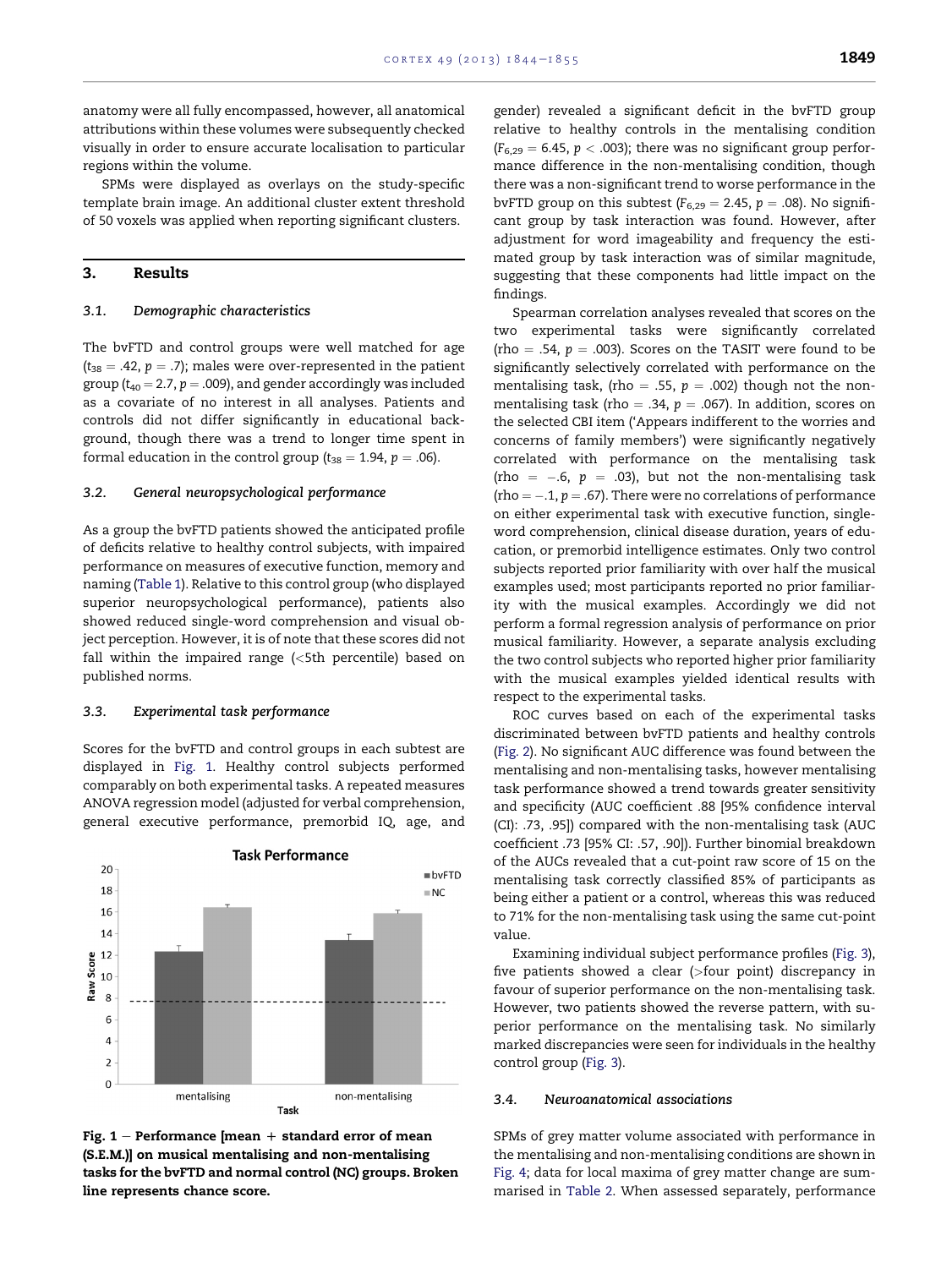<span id="page-6-0"></span>

Fig.  $2$  – Comparison of musical mentalising and nonmentalising performance AUC: prediction of disease by task performance. The ROC curves use total scores (/20) in each task to discriminate between bvFTD patients and NCs.

on the mentalising task was positively associated with grey matter volume in right entorhinal cortex ( $p < .05$  after FWE correction for multiple comparisons within the anatomical small volume of interest). No significant negative inverse associations between performance and grey matter volume were identified. Performance on the non-mentalising task showed no significant positive associations with grey matter volume at the prescribed threshold. However, performance on the non-mentalising task was inversely associated with grey matter volume in ventro-medial PFC ( $p < .05$  after FWE correction for multiple comparisons over the whole-brain). When neuroanatomical associations of performance in each task were compared in a combined design, performance on the mentalising task was significantly more strongly associated with grey matter in ventro-medial PFC than was performance on the non-mentalising task ( $p < .05$  after FWE correction for multiple comparisons over the whole-brain); no significant grey matter associations of the reverse contrast were identified.

## 4. Discussion

Here we have presented evidence that ability to attribute surrogate affective mental states to music is impaired in bvFTD. These findings move beyond previous work demonstrating that the ability to label simple emotions in music is impaired in bvFTD as part of a more general multimodal impairment of emotion processing ([Omar et al., 2011;](#page-10-0) [Hsieh](#page-10-0) [et al., 2012](#page-10-0)): the deficit demonstrated here lay with attribution of more complex feeling states to music, and furthermore, the deficit was at least partly specific for the attribution of mental states versus other, non-mental representations within the domain of music. This musical mentalising deficit was not attributable to general executive dysfunction, lower premorbid intelligence or other potentially relevant confounding factors, but did correlate specifically with



Fig.  $3$  – Individual performance profiles for subjects in the bvFTD and NC groups. (A). Patients 3, 5, 8, 11 and 19 showed a >four point discrepancy between subtest scores, with superior performance on the musical nonmentalising task; patients 15 and 18 showed the reverse performance pattern. (B) For individuals in the NC group, the discrepancy between scores on each subtest was never >three points.

performance on a test of social inference (TASIT) requiring interpretation of others' mental states, as well as with carerreported real-world quantitative estimates of patients' ability to interpret others' mental states on the CBI (an index shown previously to be sensitive to functional behavioural changes in bvFTD: [\[Kipps et al., 2009a\]](#page-10-0)). We cannot completely exclude the possibility that performance on the musical mentalising task was driven by processing of word and picture labels rather than musical pieces per se: however, a selective musical mentalising deficit was demonstrated after adjusting for certain relevant characteristics of the labels in each condition and adjusting for general verbal semantic capacity. The specific correlation of experimental mentalising task performance here with standard measures of mentalising performance provides further evidence that our mentalising task here did, indeed, index musical mentalising capacity. The relative specificity of the mentalising deficit shown by our patients is in keeping with previous evidence that patients with bvFTD can exhibit dissociable impairments of ToM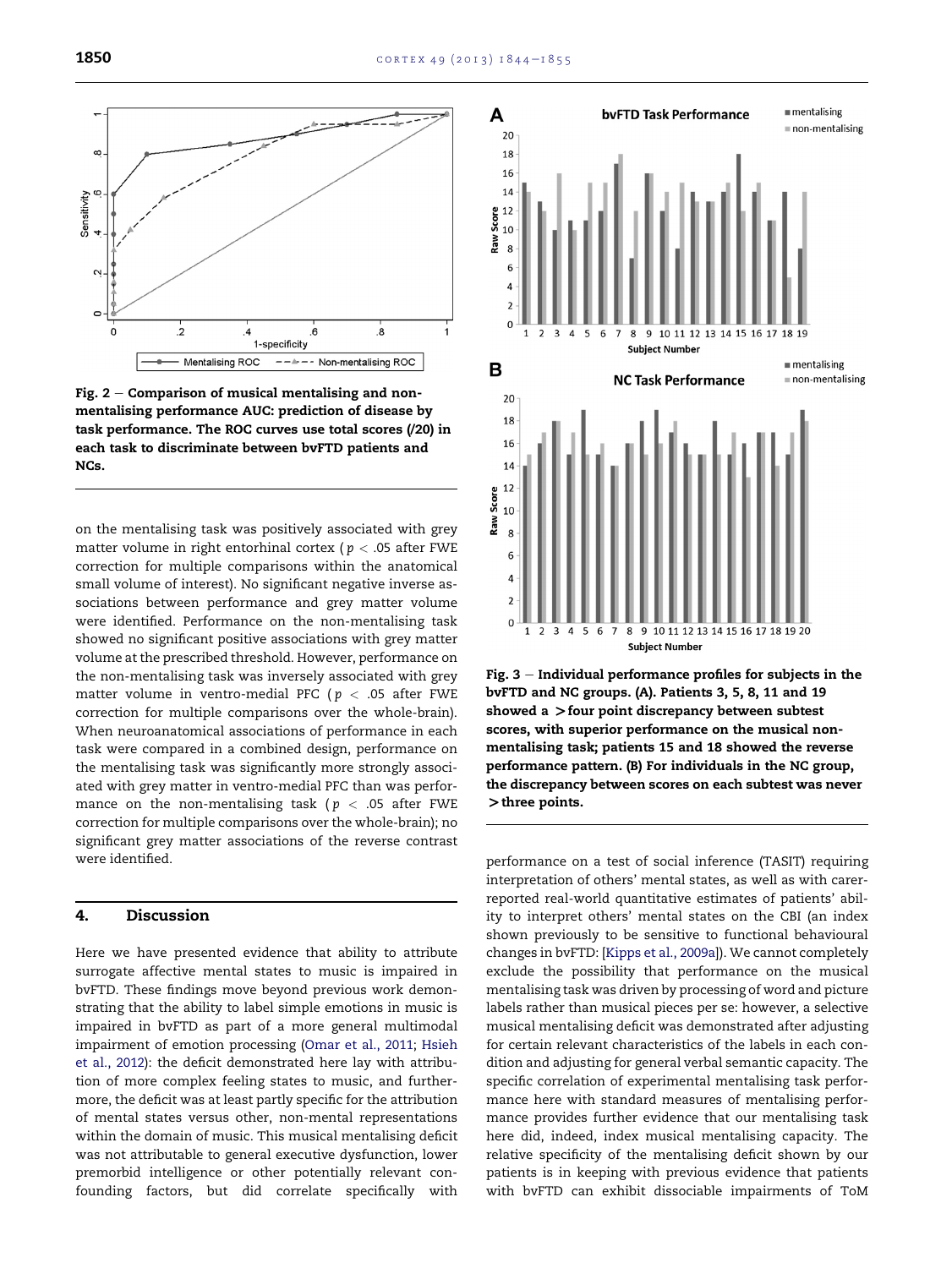

## <span id="page-7-0"></span>mentalising

mentalising > non-mentalising



Fig. 4 - SPMs (shown in white) of regional grey matter volume positively correlated with performance on the musical mentalising task (above) and significantly more strongly correlated with performance on the mentalising than the nonmentalising task (below) in the bvFTD group. SPMs are rendered on the mean customised template image in Montreal Neurological Institute standard stereotactic space; sagittal (left) and axial (right) sections are shown, and the left hemisphere is shown on the left in axial sections. For display purposes, SPMs have been thresholded at  $p < .001$  uncorrected; however, the grey matter correlations shown were also present thresholded at  $p < .05$  after correction for multiple comparisons (see Table 2).

function independent of general executive capacity [\(Lough](#page-10-0) [et al., 2001\)](#page-10-0). The present findings show that, remarkably, the mentalising deficit in bvFTD extends to the abstract realm of music. Because music is a somewhat unusual vehicle for attributions of this kind, the question arises whether the results could simply reflect a task difficulty effect. This explanation is unlikely: attribution of non-mental characteristics to music is, if anything, intrinsically even more demanding, and indeed,

single subject performance profiles here revealed individual patients who had selective difficulty with non-mental musical attributions. Furthermore, healthy control subjects showed no such task-specific effect.

The behavioural mentalising deficit here was associated with grey matter changes in brain regions (the anterior temporal lobe and ventro-medial PFC) previously implicated in mentalising both in the healthy brain and in disease

#### Table  $2 -$  Summary of VBM findings in the bvFTD group.

| Behavioural correlate                                                                                                                     | Direction of correlation | Brain region                                                  | Cerebral hemisphere Peak coordinates |                                             | Z-score                         |  |  |  |
|-------------------------------------------------------------------------------------------------------------------------------------------|--------------------------|---------------------------------------------------------------|--------------------------------------|---------------------------------------------|---------------------------------|--|--|--|
| Mentalising<br>Non-mentalising<br>$Mentalising > non-mentalising$                                                                         |                          | Anterior entorhinal<br>Ventro-medial PFC<br>Ventro-medial PFC | Right<br>Left<br>Left                | $26 - 3 - 35$<br>$-1269 - 9$<br>$-1269 - 9$ | $4.09*$<br>$6.1***$<br>$5.4***$ |  |  |  |
| Coordinates (mm) of local maxima for grey matter volume change correlating with behavioural performance in the patient group are shown in |                          |                                                               |                                      |                                             |                                 |  |  |  |

Montreal Neurological Institute standard stereotactic space. All results listed were significant at threshold  $p < .05$  corrected for multiple comparisons \*within the prespecified anatomical small volume of interest (see text), or \*\*over the whole brain.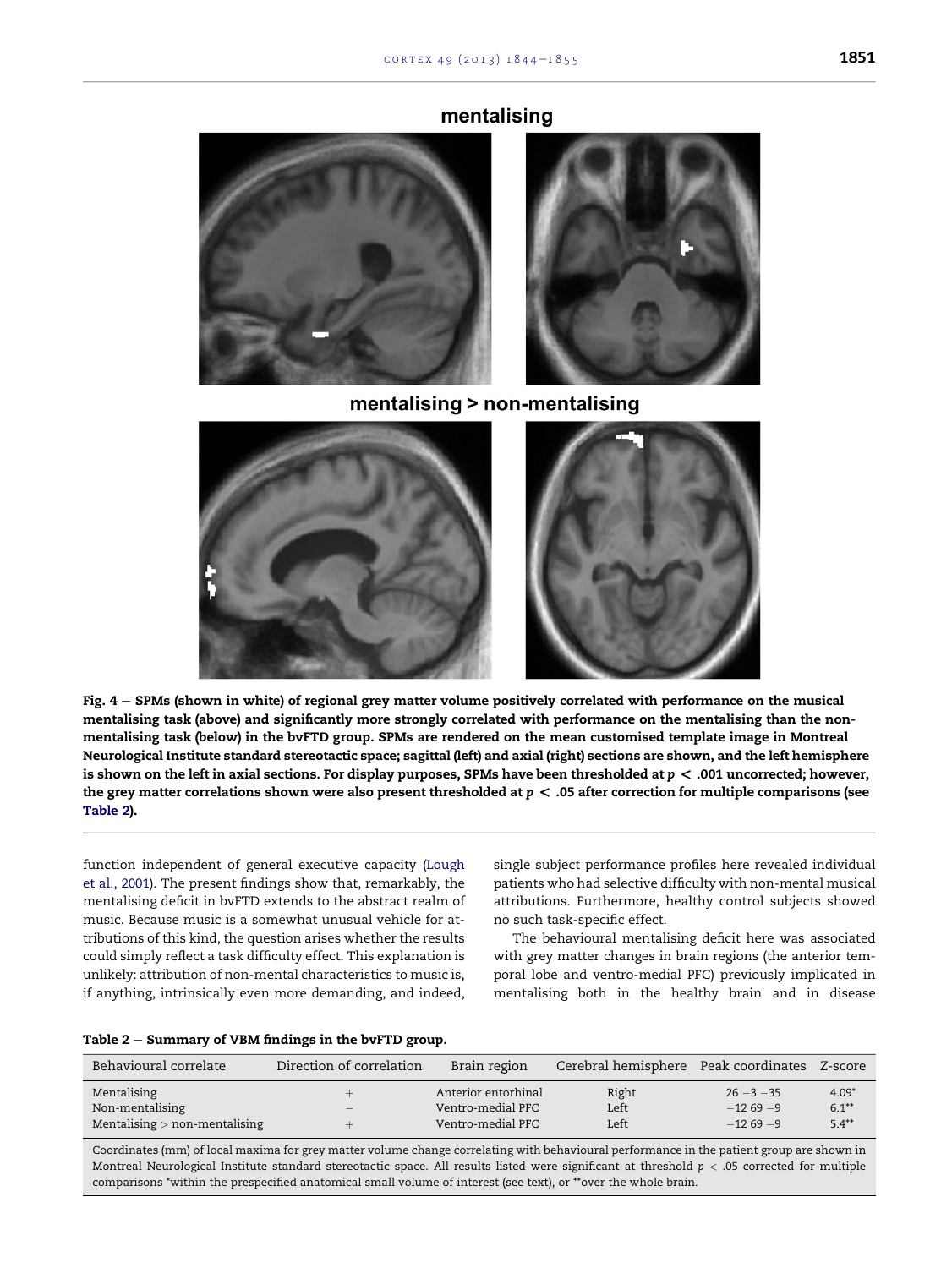([Gallagher and Frith, 2003;](#page-10-0) [Carrington and Bailey, 2009\)](#page-9-0). In particular, the anterior medial prefrontal and right anterior temporal cortical associations here were in proximity to areas identified in a previous study of mentalising in music ([Steinbeis and Koelsch, 2009\)](#page-11-0). Furthermore, the neuroanatomical associations we have identified are in line with previous evidence for the brain substrates of mentalising in other modalities in bvFTD [\(Gregory et al., 2002;](#page-10-0) [Kipps et al., 2009b\)](#page-10-0). The positive correlation of grey matter in anterior temporal cortex with musical mentalising ability accords with previous evidence that this region abstracts information relevant to social concept processing [\(Zahn et al., 2009\)](#page-11-0). The inverse correlation of grey matter in PFC with performance in the nonmentalising condition may imply that relative sparing of mentalising regions (in the context of more widespread associated brain damage) interferes with analysis of music for non-mental representations. Atrophy of inferior frontal lobe cortex has previously been shown to be an early feature of bvFTD ([Perry et al., 2006](#page-10-0)): though detailed longitudinal behavioural studies are presently lacking, a strong prima facie case could be made on both clinical and neuroimaging grounds that mentalising ability may be a sensitive and early indicator of incipient bvFTD. Caution is needed in interpreting the present VBM results, since the patient cohort was relatively small in relation to the known clinical and anatomical heterogeneity of bvFTD ([Rohrer et al., 2011](#page-10-0)). However, acknowledging this caveat, we would argue based on the present evidence that music is a promising model system to capture ToM dysfunction and perhaps thereby assist in the early detection of bvFTD: musical mentalising requires representation of abstract qualities from a complex stimulus, for which (unlike real-life social scenarios) stimulus properties can be manipulated relatively precisely.

Aside from their clinical implications, our findings speak to certain key issues in the neurobiology of music and social cognition more generally. The neurobiological study of music is challenging, as there are currently no adequate non-human models of music processing and music is typically invested with extensive socio-cultural associations that are at least partly learned. Indeed, music constitutes a universal human artefact that (along with other artefacts) can be invested with social signals such as agency ([Steinbeis and Koelsch, 2009\)](#page-11-0). Functional imaging of the healthy brain can delineate correlates of music processing but cannot distinguish critical correlates from those that may be epiphenomenal. Human diseases that affect music processing therefore constitute potentially informative 'experiments of nature'; however, most diseases produce substantial associated brain damage impacting on non-musical functions or (like stroke) they affect musical processing mechanisms stochastically. bvFTD is an ideal model system with which to address core biological functions of music: this disease selectively affects complex human social behaviours while sparing many other aspects of cognition, and targets a large-scale intrinsic brain network that links sensory experience with affective, semantic and reward processing [\(Seeley et al., 2007;](#page-11-0) [Zhou et al., 2010,](#page-11-0) [2012](#page-11-0); [Raj et al., 2012](#page-10-0)). It has been demonstrated that neural structures predominantly implicated in bvFTD include long Von Economo projection neurons linking insular, cingulate and prefrontal cortices and subcortical centres ([Seeley et al., 2012\)](#page-11-0).

Humans are one of a small number of species that possess these neurons and they appear to serve as a critical substrate for complex social behaviour. The network bound by these neurons has also been shown to be integral to music processing [\(Blood and Zatorre, 2001](#page-9-0); [Omar et al., 2011\)](#page-10-0). Previously this was somewhat paradoxical, as the evolutionary value of music remains speculative ([Mithen, 2005\)](#page-10-0). The present findings in bvFTD raise the possibility that the modelling of mental states may be a core neurobiological function of music.

This interpretation is in line with accumulating neurobiological and ethnographic evidences ([Levitin, 2007](#page-10-0)). It has been proposed that music played a specific role in decoding others' emotion states during human evolution ([Mithen, 2005\)](#page-10-0). Recognition of emotion in music engages components of the brain network previously implicated in mentalising ([Rankin](#page-10-0) [et al., 2006;](#page-10-0) [Zahn et al., 2007](#page-11-0), [2009](#page-11-0); [Eslinger et al., 2011](#page-9-0)) and behavioural findings in autism and other disorders of social conduct have previously suggested that music influences mentalising [\(Bhatara et al., 2009;](#page-9-0) [Heaton and Allen, 2009\)](#page-10-0). We propose that, precisely on account of its abstract, inanimate nature, music may be highly effective in conveying certain kinds of signals relevant to mentalising: whereas actual social interactions are often highly complex with many potentially relevant variables, music might allow such interactions to be presented in a reduced, surrogate form that isolates elements critical for mentalising with low behavioural cost ([Warren,](#page-11-0) [2008\)](#page-11-0). A capacity to use music in this way would likely enhance empathy and pair-bonding and might therefore have been selected during human evolution ([Mithen, 2005](#page-10-0); [Warren,](#page-11-0) [2008\)](#page-11-0). This hypothesis requires further examination with a more detailed behavioural examination of musical mentalising in the healthy brain as well as disease states, and with correlative structural and functional imaging to establish the underlying brain mechanisms.

This study has several limitations. There is a need to further substantiate the validity and limitations of the mentalising paradigm as applied to music, and the relation between elementary emotion processing and the attribution of more complex or ambiguous affective states to music. There is no universally agreed 'lexicon' of musical emotions and more information is needed about musical mentalising in the healthy brain. Mentalising in music should ideally be studied in the context of a comprehensive assessment of mentalising abilities in different modalities; this would enable evaluation of the specificity and sensitivity of the music-associated deficit. In a related vein, it would be relevant to manipulate musical stimulus parameters such as familiarity, valence and complexity as well as perceptual characteristics to assess the extent to which these may modulate mentalising on musical stimuli. From a clinical perspective, there is a need for detailed neuropathological correlation in bvFTD populations, both to establish disease associations and to correlate behavioural deficits with histopathological features. It would, for example, be intriguing to evaluate the role of Von Economo neurons in this very specifically human ability [\(Seeley et al., 2012](#page-11-0)). In addition, the promise of early disease detection requires further substantiation of the timing of development of mentalising deficits in the course of bvFTD evolution. It would be of great interest,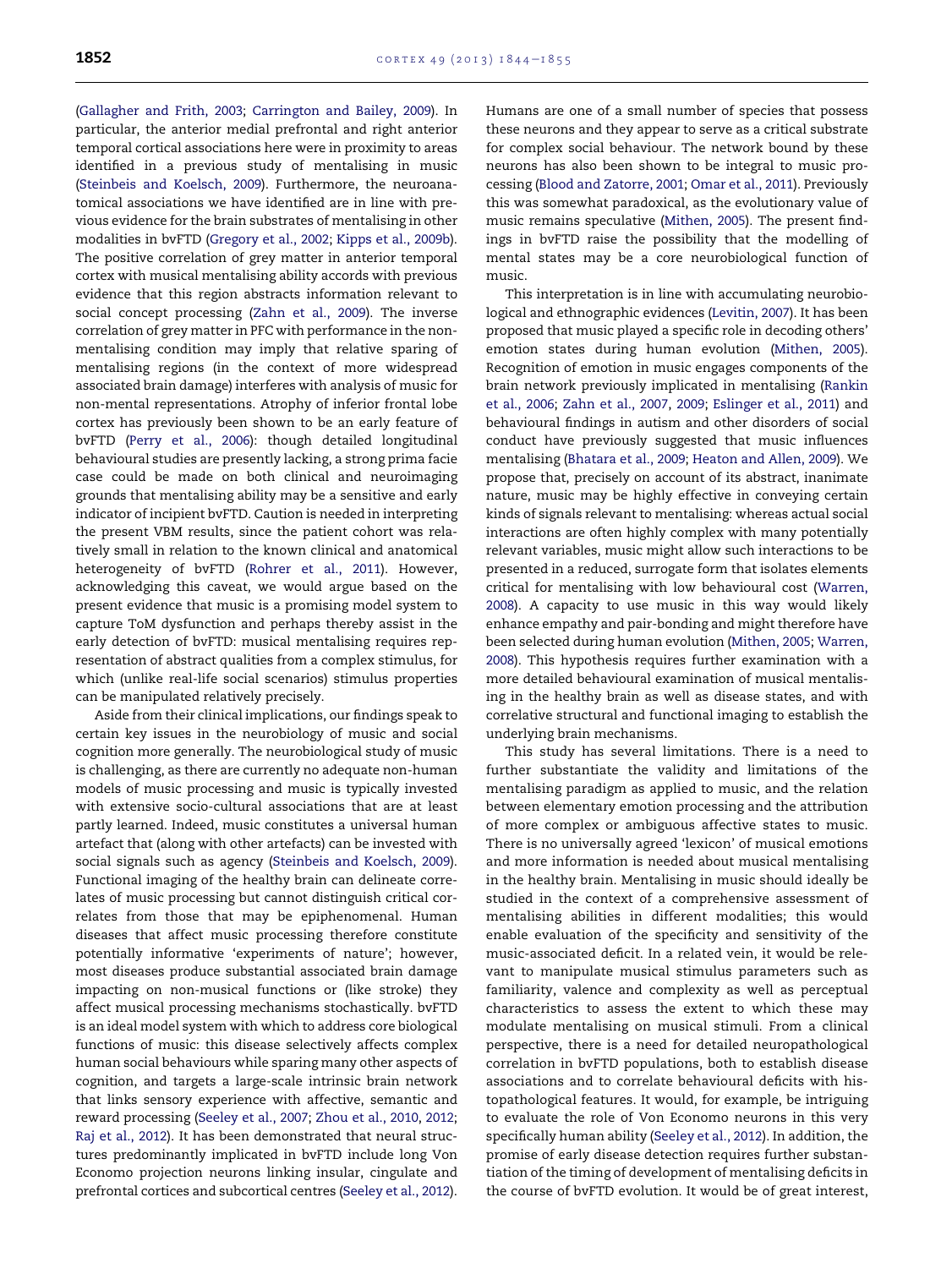<span id="page-9-0"></span>for example, to establish whether such deficits (and particularly, deficits of more abstract ToM processes, such as those embodied in music) might lead other features in presymptomatic carriers of mutations causing bvFTD. This will require longitudinal study of individuals affected and at-risk of developing bvFTD. Taking these caveats into account, the present findings provide evidence that music can represent surrogate mental states and that the ability to construct such mental representations is impaired in bvFTD. The findings have potential implications for our understanding of the biology of this disease and human social cognition more broadly.

## Author contributions

LED, CJM, SJC and JDW were each involved in designing and conducting the study, and in drafting and critically revising the manuscript. LED collected and analysed the data and CJM also provided technical assistance with the neuroimaging analysis. AB and RO created the stimulus sets, collected pilot data and were involved in drafting the manuscript. HLG assisted with collection of neuropsychological data and was involved in drafting the manuscript. JN designed and supervised the statistical analysis and was involved in drafting the manuscript.

#### Competing interests

LED, CJM, HLG, SJC and JDW receive salary and research support from the Medical Research Council, Alzheimer Research UK and the Wellcome Trust.

We have no financial competing interests to declare.

#### Acknowledgements

We are grateful to all the subjects for their participation. We thank Dr. Ged Ridgway for technical assistance in conducting the neuroimaging analysis. This work was undertaken at UCLH/UCL, who received a proportion of funding from the Department of Health's NIHR Biomedical Research Centres funding scheme. The Dementia Research Centre is an Alzheimer Research UK Co-ordinating Centre. This work was funded by the Wellcome Trust and by the UK Medical Research Council. HLG is supported by an Alzheimer Research UK PhD Fellowship. SJC is supported by an Alzheimer Research UK Senior Research Fellowship. JDW is supported by a Wellcome Trust Senior Clinical Fellowship (Grant No. 091673/Z/10/Z).

#### Supplementary material

Supplementary material related to this article can be found at [http://dx.doi.org/10.1016/j.cortex.2012.09.011](mailto:doi:10.1016/j.cortex.2012.09.011).

#### references

- [Abu-Akel A and Shamay-Tsoory S. Neuroanatomical and](http://refhub.elsevier.com/S0010-9452(12)00296-1/sref1) [neurochemical bases of theory of mind.](http://refhub.elsevier.com/S0010-9452(12)00296-1/sref1) Neuropsychologia, [49\(11\): 2971](http://refhub.elsevier.com/S0010-9452(12)00296-1/sref1)-[2984](http://refhub.elsevier.com/S0010-9452(12)00296-1/sref1), 2011.
- [Adenzato M, Cavallo M, and Enrici I. Theory of mind ability in the](http://refhub.elsevier.com/S0010-9452(12)00296-1/sref2) [behavioural variant of frontotemporal dementia: An analysis](http://refhub.elsevier.com/S0010-9452(12)00296-1/sref2) [of the neural, cognitive, and social levels.](http://refhub.elsevier.com/S0010-9452(12)00296-1/sref2) Neuropsychologia,  $48(1): 2-12, 2010.$  $48(1): 2-12, 2010.$  $48(1): 2-12, 2010.$  $48(1): 2-12, 2010.$
- [Balsis S, Carpenter BD, and Storandt M. Personality change](http://refhub.elsevier.com/S0010-9452(12)00296-1/sref3) [precedes clinical diagnosis of dementia of the Alzheimer type.](http://refhub.elsevier.com/S0010-9452(12)00296-1/sref3) [Journals of Gerontology Series B: Psychological Sciences and Social](http://refhub.elsevier.com/S0010-9452(12)00296-1/sref3) Sciences[, 60\(2\): P98](http://refhub.elsevier.com/S0010-9452(12)00296-1/sref3)-[P101](http://refhub.elsevier.com/S0010-9452(12)00296-1/sref3), 2005.
- [Baron-Cohen S, Leslie AM, and Frith U. Does the autistic child](http://refhub.elsevier.com/S0010-9452(12)00296-1/sref4) [have a "theory of mind"?](http://refhub.elsevier.com/S0010-9452(12)00296-1/sref4) Cognition,  $21(1)$ : 37-[46,](http://refhub.elsevier.com/S0010-9452(12)00296-1/sref4) 1985.
- [Baron-Cohen S, O'Riordan M, Stone V, Jones R, and Plaisted K.](http://refhub.elsevier.com/S0010-9452(12)00296-1/sref5) [Recognition of faux pas by normally developing children and](http://refhub.elsevier.com/S0010-9452(12)00296-1/sref5) [children with Asperger syndrome or high-functioning autism.](http://refhub.elsevier.com/S0010-9452(12)00296-1/sref5) [Journal of Autism and Developmental Disorders](http://refhub.elsevier.com/S0010-9452(12)00296-1/sref5), 29(5): 407-[418,](http://refhub.elsevier.com/S0010-9452(12)00296-1/sref5) 1999.
- [Baron-Cohen S, Wheelwright S, Hill J, Raste Y, and Plumb I. The](http://refhub.elsevier.com/S0010-9452(12)00296-1/sref6) ["Reading the Mind in the Eyes" Test revised version: A study](http://refhub.elsevier.com/S0010-9452(12)00296-1/sref6) [with normal adults, and adults with Asperger syndrome or](http://refhub.elsevier.com/S0010-9452(12)00296-1/sref6) high-functioning autism. [Journal of Child Psychology and](http://refhub.elsevier.com/S0010-9452(12)00296-1/sref6) Psychiatry[, 42\(2\): 241](http://refhub.elsevier.com/S0010-9452(12)00296-1/sref6)-[251,](http://refhub.elsevier.com/S0010-9452(12)00296-1/sref6) 2001.
- [Berry DS and Springer K. Structure, motion, and preschoolers'](http://refhub.elsevier.com/S0010-9452(12)00296-1/sref7) [perceptions of social causality.](http://refhub.elsevier.com/S0010-9452(12)00296-1/sref7) Ecological Psychology, 5: [273](http://refhub.elsevier.com/S0010-9452(12)00296-1/sref7)-[283](http://refhub.elsevier.com/S0010-9452(12)00296-1/sref7), 1993.
- [Bhatara AK, Quintin EM, Heaton P, Fombonne E, and Levitin DJ.](http://refhub.elsevier.com/S0010-9452(12)00296-1/sref8) [The effect of music on social attribution in adolescents with](http://refhub.elsevier.com/S0010-9452(12)00296-1/sref8) [autism spectrum disorders.](http://refhub.elsevier.com/S0010-9452(12)00296-1/sref8) Child Neuropsychology, 15(4): [375](http://refhub.elsevier.com/S0010-9452(12)00296-1/sref8)-[396](http://refhub.elsevier.com/S0010-9452(12)00296-1/sref8), 2009.
- [Blakemore SJ, Boyer P, Pachot-Clouard M, Meltzoff A, Segebarth C,](http://refhub.elsevier.com/S0010-9452(12)00296-1/sref9) [and Decety J. The detection of contingency and animacy from](http://refhub.elsevier.com/S0010-9452(12)00296-1/sref9) [simple animations in the human brain.](http://refhub.elsevier.com/S0010-9452(12)00296-1/sref9) Cerebral Cortex, 13(8): [837](http://refhub.elsevier.com/S0010-9452(12)00296-1/sref9)-[844](http://refhub.elsevier.com/S0010-9452(12)00296-1/sref9), 2003.
- [Blood AJ and Zatorre RJ. Intensely pleasurable responses to](http://refhub.elsevier.com/S0010-9452(12)00296-1/sref10) [music correlate with activity in brain regions implicated in](http://refhub.elsevier.com/S0010-9452(12)00296-1/sref10) reward and emotion. [Proceedings of the National Academy of](http://refhub.elsevier.com/S0010-9452(12)00296-1/sref10) [Sciences of the United States of America](http://refhub.elsevier.com/S0010-9452(12)00296-1/sref10), 98(20): 11818-[11823](http://refhub.elsevier.com/S0010-9452(12)00296-1/sref10), 2001.
- [Blood AJ, Zatorre RJ, Bermudez P, and Evans AC. Emotional](http://refhub.elsevier.com/S0010-9452(12)00296-1/sref11) [responses to pleasant and unpleasant music correlate with](http://refhub.elsevier.com/S0010-9452(12)00296-1/sref11) [activity in paralimbic brain regions.](http://refhub.elsevier.com/S0010-9452(12)00296-1/sref11) Nature Neuroscience, 2(4): [382](http://refhub.elsevier.com/S0010-9452(12)00296-1/sref11)-[387](http://refhub.elsevier.com/S0010-9452(12)00296-1/sref11), 1999.
- [Brattico E, Alluri V, Bogert B, Jacobsen T, Vartiainen N,](http://refhub.elsevier.com/S0010-9452(12)00296-1/sref12) [Nieminen S, and Tervaniemi M. A functional MRI study of](http://refhub.elsevier.com/S0010-9452(12)00296-1/sref12) [happy and sad emotions in music with and without lyrics.](http://refhub.elsevier.com/S0010-9452(12)00296-1/sref12) [Frontiers in Psychology](http://refhub.elsevier.com/S0010-9452(12)00296-1/sref12), 2: 308, 2011.
- [Caria A, Venuti P, and de Falco S. Functional and dysfunctional](http://refhub.elsevier.com/S0010-9452(12)00296-1/sref13) [brain circuits underlying emotional processing of music in](http://refhub.elsevier.com/S0010-9452(12)00296-1/sref13) [autism spectrum disorders.](http://refhub.elsevier.com/S0010-9452(12)00296-1/sref13) Cerebral Cortex, 21(12): 2838-[2849,](http://refhub.elsevier.com/S0010-9452(12)00296-1/sref13) 2011.
- Carrington [SJ and Bailey AJ. Are there theory of mind regions in](http://refhub.elsevier.com/S0010-9452(12)00296-1/sref14) [the brain? A review of the neuroimaging literature.](http://refhub.elsevier.com/S0010-9452(12)00296-1/sref14) Human [Brain Mapping](http://refhub.elsevier.com/S0010-9452(12)00296-1/sref14), 30(8): 2313-[2335,](http://refhub.elsevier.com/S0010-9452(12)00296-1/sref14) 2009.
- [Castelli F, Happe F, Frith U, and Frith C. Movement and mind: A](http://refhub.elsevier.com/S0010-9452(12)00296-1/sref15) [functional imaging study of perception and interpretation of](http://refhub.elsevier.com/S0010-9452(12)00296-1/sref15) [complex intentional movement patterns.](http://refhub.elsevier.com/S0010-9452(12)00296-1/sref15) NeuroImage, 12(3): [314](http://refhub.elsevier.com/S0010-9452(12)00296-1/sref15)-[325](http://refhub.elsevier.com/S0010-9452(12)00296-1/sref15), 2000.
- [Duval C, Bejanin A, Piolino P, Laisney M, de La Sayette V,](http://refhub.elsevier.com/S0010-9452(12)00296-1/sref16) [Belliard S, et al. Theory of mind impairments in patients with](http://refhub.elsevier.com/S0010-9452(12)00296-1/sref16) [semantic dementia.](http://refhub.elsevier.com/S0010-9452(12)00296-1/sref16) Brain, 135(Pt 1): 228-[241](http://refhub.elsevier.com/S0010-9452(12)00296-1/sref16), 2012.
- [Eslinger PJ, Moore P, Anderson C, and Grossman M. Social](http://refhub.elsevier.com/S0010-9452(12)00296-1/sref17) [cognition, executive functioning, and neuroimaging correlates](http://refhub.elsevier.com/S0010-9452(12)00296-1/sref17) [of empathic deficits in frontotemporal dementia.](http://refhub.elsevier.com/S0010-9452(12)00296-1/sref17) Journal of [Neuropsychiatry & Clinical Neurosciences](http://refhub.elsevier.com/S0010-9452(12)00296-1/sref17), 23(1): 74-[82](http://refhub.elsevier.com/S0010-9452(12)00296-1/sref17), 2011.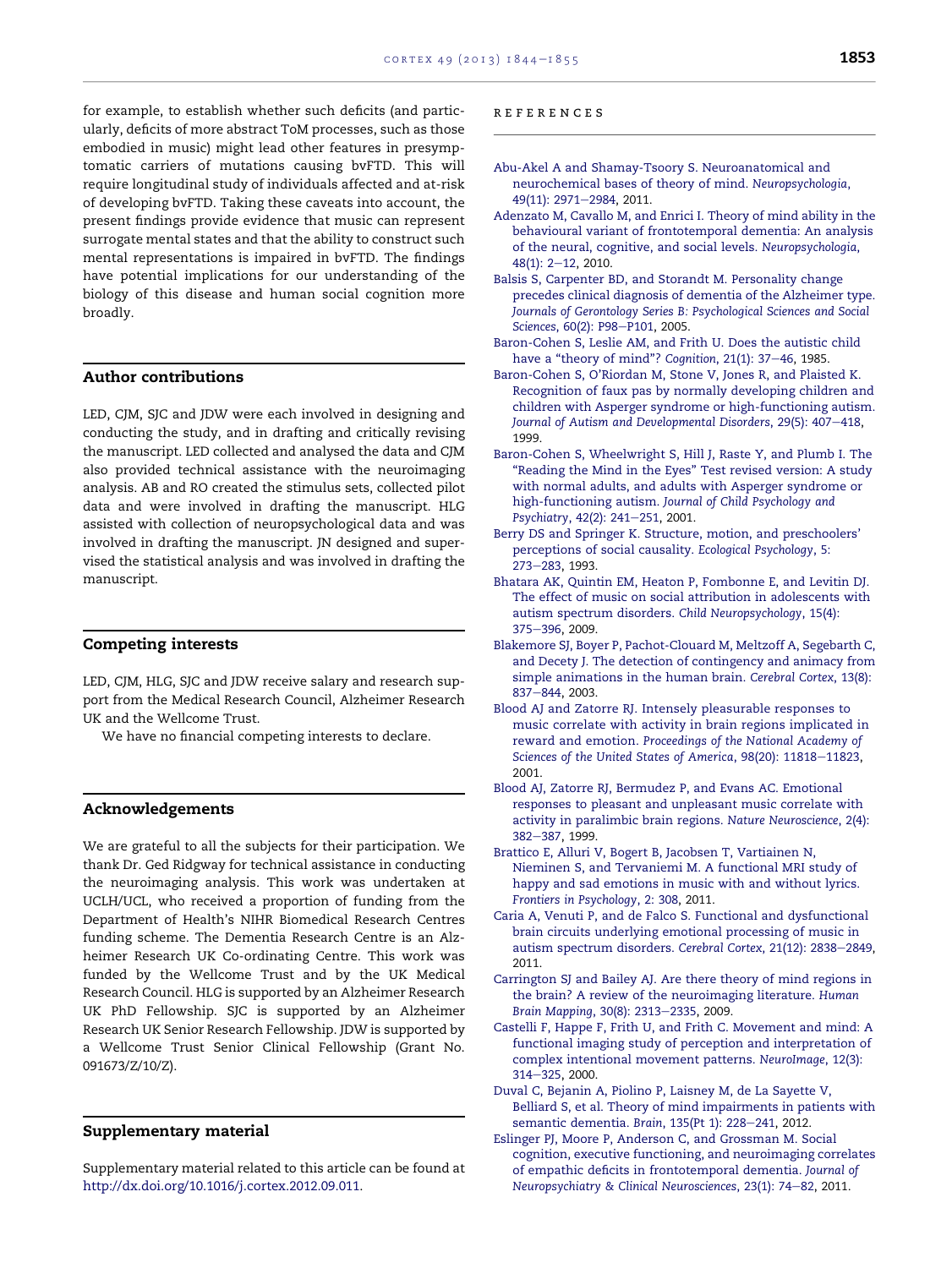<span id="page-10-0"></span>[Frith U and Frith CD. Development and neurophysiology of](http://refhub.elsevier.com/S0010-9452(12)00296-1/sref18) mentalizing. [Philosophical Transactions of the Royal Society of](http://refhub.elsevier.com/S0010-9452(12)00296-1/sref18) [London B Biological Sciences](http://refhub.elsevier.com/S0010-9452(12)00296-1/sref18), 358(1431): 459-[473](http://refhub.elsevier.com/S0010-9452(12)00296-1/sref18), 2003.

[Fumagalli M and Priori A. Functional and clinical neuroanatomy](http://refhub.elsevier.com/S0010-9452(12)00296-1/sref19) of morality. Brain[, 135\(7\): 2006](http://refhub.elsevier.com/S0010-9452(12)00296-1/sref19)-[2021,](http://refhub.elsevier.com/S0010-9452(12)00296-1/sref19) 2012.

[Gallagher HL and Frith CD. Functional imaging of 'theory of](http://refhub.elsevier.com/S0010-9452(12)00296-1/sref20) mind'. [Trends in Cognitive Sciences](http://refhub.elsevier.com/S0010-9452(12)00296-1/sref20), 7(2): 77-[83,](http://refhub.elsevier.com/S0010-9452(12)00296-1/sref20) 2003.

[Gosselin N, Samson S, Adolphs R, Noulhiane M, Roy M,](http://refhub.elsevier.com/S0010-9452(12)00296-1/sref21) [Hasboun D, et al. Emotional responses to unpleasant music](http://refhub.elsevier.com/S0010-9452(12)00296-1/sref21) [correlates with damage to the parahippocampal cortex.](http://refhub.elsevier.com/S0010-9452(12)00296-1/sref21) Brain, [129\(Pt 10\): 2585](http://refhub.elsevier.com/S0010-9452(12)00296-1/sref21)-[2592](http://refhub.elsevier.com/S0010-9452(12)00296-1/sref21), 2006.

[Gregory C, Lough S, Stone V, Erzinclioglu S, Martin L, Baron-](http://refhub.elsevier.com/S0010-9452(12)00296-1/sref22)[Cohen S, and Hodges JR. Theory of mind in patients with](http://refhub.elsevier.com/S0010-9452(12)00296-1/sref22) [frontal variant frontotemporal dementia and Alzheimer's](http://refhub.elsevier.com/S0010-9452(12)00296-1/sref22) [disease: Theoretical and practical implications.](http://refhub.elsevier.com/S0010-9452(12)00296-1/sref22) Brain, 125(Pt 4): [752](http://refhub.elsevier.com/S0010-9452(12)00296-1/sref22)e[764,](http://refhub.elsevier.com/S0010-9452(12)00296-1/sref22) 2002.

[Griffiths TD, Warren JD, Dean JL, and Howard D. "When the](http://refhub.elsevier.com/S0010-9452(12)00296-1/sref23) [feeling's gone": A selective loss of musical emotion.](http://refhub.elsevier.com/S0010-9452(12)00296-1/sref23) Journal of [Neurology, Neurosurgery & Psychiatry](http://refhub.elsevier.com/S0010-9452(12)00296-1/sref23), 75(2): 344-[345](http://refhub.elsevier.com/S0010-9452(12)00296-1/sref23), 2004.

[Halpern AR, Bartlett JC, and Dowling WJ. Aging and experience in](http://refhub.elsevier.com/S0010-9452(12)00296-1/sref24) [the recognition of musical transpositions.](http://refhub.elsevier.com/S0010-9452(12)00296-1/sref24) Psychology and Aging[, 10\(3\): 325](http://refhub.elsevier.com/S0010-9452(12)00296-1/sref24)-[342,](http://refhub.elsevier.com/S0010-9452(12)00296-1/sref24) 1995.

[Hanley JA and McNeil BJ. The meaning and use of the area under](http://refhub.elsevier.com/S0010-9452(12)00296-1/sref25) [a receiver operating characteristic \(ROC\) curve.](http://refhub.elsevier.com/S0010-9452(12)00296-1/sref25) Radiology, 143: [29](http://refhub.elsevier.com/S0010-9452(12)00296-1/sref25)-[36](http://refhub.elsevier.com/S0010-9452(12)00296-1/sref25), 1982.

[Heaton P and Allen R. "With concord of sweet sounds.": New](http://refhub.elsevier.com/S0010-9452(12)00296-1/sref26) [perspectives on the diversity of musical experience in autism](http://refhub.elsevier.com/S0010-9452(12)00296-1/sref26) [and other neurodevelopmental conditions.](http://refhub.elsevier.com/S0010-9452(12)00296-1/sref26) Annals of the New [York Academy of Sciences](http://refhub.elsevier.com/S0010-9452(12)00296-1/sref26), 1169: 318-[325](http://refhub.elsevier.com/S0010-9452(12)00296-1/sref26), 2009.

[Heider F and Simmel M. An experimental study of apparent](http://refhub.elsevier.com/S0010-9452(12)00296-1/sref27) behavior. [American Journal of Psychology](http://refhub.elsevier.com/S0010-9452(12)00296-1/sref27), 57: 243-[259,](http://refhub.elsevier.com/S0010-9452(12)00296-1/sref27) 1944.

[Hsieh S, Hornberger M, Piguet O, and Hodges JR. Brain correlates](http://refhub.elsevier.com/S0010-9452(12)00296-1/sref28) [of musical and facial emotion recognition: Evidence from the](http://refhub.elsevier.com/S0010-9452(12)00296-1/sref28) dementias. [Neuropsychologia](http://refhub.elsevier.com/S0010-9452(12)00296-1/sref28), 50(8): 1814-[1822,](http://refhub.elsevier.com/S0010-9452(12)00296-1/sref28) 2012.

[Johnson JK, Chang CC, Brambati SM, Migliaccio R, Gorno-](http://refhub.elsevier.com/S0010-9452(12)00296-1/sref29)[Tempini ML, Miller BL, and Janata P. Music recognition in](http://refhub.elsevier.com/S0010-9452(12)00296-1/sref29) [frontotemporal lobar degeneration and Alzheimer disease.](http://refhub.elsevier.com/S0010-9452(12)00296-1/sref29) [Cognitive and Behavioral Neurology](http://refhub.elsevier.com/S0010-9452(12)00296-1/sref29), 24: 74-[84,](http://refhub.elsevier.com/S0010-9452(12)00296-1/sref29) 2011.

[Kim JJ, Crespo-Facorro B, Andreasen NC, O'Leary DS, Zhang B,](http://refhub.elsevier.com/S0010-9452(12)00296-1/sref30) [Harris G, and Magnotta VA. An MRI-based parcellation](http://refhub.elsevier.com/S0010-9452(12)00296-1/sref30) [method for the temporal lobe.](http://refhub.elsevier.com/S0010-9452(12)00296-1/sref30) NeuroImage, 11(4): 271-[288](http://refhub.elsevier.com/S0010-9452(12)00296-1/sref30), 2000.

Kipps [CM and Hodges JR. Theory of mind in frontotemporal](http://refhub.elsevier.com/S0010-9452(12)00296-1/sref31) dementia. [Society for Neuroscience](http://refhub.elsevier.com/S0010-9452(12)00296-1/sref31), 1(3-[4\): 235](http://refhub.elsevier.com/S0010-9452(12)00296-1/sref31)-[244,](http://refhub.elsevier.com/S0010-9452(12)00296-1/sref31) 2006.

[Kipps CM, Mioshi E, and Hodges JR. Emotion, social functioning](http://refhub.elsevier.com/S0010-9452(12)00296-1/sref32) [and activities of daily living in frontotemporal dementia.](http://refhub.elsevier.com/S0010-9452(12)00296-1/sref32) Neurocase[, 15\(3\): 182](http://refhub.elsevier.com/S0010-9452(12)00296-1/sref32)-[189](http://refhub.elsevier.com/S0010-9452(12)00296-1/sref32), 2009a.

[Kipps CM, Nestor PJ, Acosta-Cabronero J, Arnold R, and Hodges JR.](http://refhub.elsevier.com/S0010-9452(12)00296-1/sref33) [Understanding social dysfunction in the behavioural variant](http://refhub.elsevier.com/S0010-9452(12)00296-1/sref33) [of frontotemporal dementia: The role of emotion and sarcasm](http://refhub.elsevier.com/S0010-9452(12)00296-1/sref33) processing. Brain[, 132\(Pt 3\): 592](http://refhub.elsevier.com/S0010-9452(12)00296-1/sref33)-[603,](http://refhub.elsevier.com/S0010-9452(12)00296-1/sref33) 2009b.

[Koelsch S, Fritz T, DY VC, Muller K, and Friederici AD.](http://refhub.elsevier.com/S0010-9452(12)00296-1/sref34) [Investigating emotion with music: An fMRI study.](http://refhub.elsevier.com/S0010-9452(12)00296-1/sref34) Human Brain Mapping[, 27\(3\): 239](http://refhub.elsevier.com/S0010-9452(12)00296-1/sref34)-[250](http://refhub.elsevier.com/S0010-9452(12)00296-1/sref34), 2006.

[Koelsch S, Kasper E, Sammler D, Schulze K, Gunter T, and](http://refhub.elsevier.com/S0010-9452(12)00296-1/sref35) [Friederici AD. Music, language and meaning: Brain signatures](http://refhub.elsevier.com/S0010-9452(12)00296-1/sref35) [of semantic processing.](http://refhub.elsevier.com/S0010-9452(12)00296-1/sref35) Nature Neuroscience, 7(3): 302-[307,](http://refhub.elsevier.com/S0010-9452(12)00296-1/sref35) 2004.

[Kosmidis MH, Aretouli E, Bozikas VP, Giannakou M, and](http://refhub.elsevier.com/S0010-9452(12)00296-1/sref36) [Ioannidis P. Studying social cognition in patients with](http://refhub.elsevier.com/S0010-9452(12)00296-1/sref36) [schizophrenia and patients with frontotemporal dementia:](http://refhub.elsevier.com/S0010-9452(12)00296-1/sref36) [Theory of mind and the perception of sarcasm.](http://refhub.elsevier.com/S0010-9452(12)00296-1/sref36) Behavioral [Neurology](http://refhub.elsevier.com/S0010-9452(12)00296-1/sref36), 19(1-[2\): 65](http://refhub.elsevier.com/S0010-9452(12)00296-1/sref36)-[69,](http://refhub.elsevier.com/S0010-9452(12)00296-1/sref36) 2008.

Levitin DJ. [This Is Your Brain On Music: The Science of a Human](http://refhub.elsevier.com/S0010-9452(12)00296-1/sref37) Obsession[. New York: Plume \(Penguin\), 2007](http://refhub.elsevier.com/S0010-9452(12)00296-1/sref37).

[Lloyd L, Dunn LM, Whetton C, and Pintilie D.](http://refhub.elsevier.com/S0010-9452(12)00296-1/sref38) The British. Picture Vocabulary Scale[. Windsor: NFER-Nelson Publishing](http://refhub.elsevier.com/S0010-9452(12)00296-1/sref38) [Co, 1982](http://refhub.elsevier.com/S0010-9452(12)00296-1/sref38).

- [Lough S, Gregory C, and Hodges JR. Dissociation of social](http://refhub.elsevier.com/S0010-9452(12)00296-1/sref39) [cognition and executive function in frontal variant](http://refhub.elsevier.com/S0010-9452(12)00296-1/sref39) [frontotemporal dementia.](http://refhub.elsevier.com/S0010-9452(12)00296-1/sref39) Neurocase, 7(2): 123-[130](http://refhub.elsevier.com/S0010-9452(12)00296-1/sref39), 2001.
- [Lough S, Kipps CM, Treise C, Watson P, Blair JR, and Hodges JR.](http://refhub.elsevier.com/S0010-9452(12)00296-1/sref40) [Social reasoning, emotion and empathy in frontotemporal](http://refhub.elsevier.com/S0010-9452(12)00296-1/sref40) dementia. [Neuropsychologia](http://refhub.elsevier.com/S0010-9452(12)00296-1/sref40), 44(6): 950-[958,](http://refhub.elsevier.com/S0010-9452(12)00296-1/sref40) 2006.
- [Martin-Rodriguez JF and Leon-Carrion J. Theory of mind deficits](http://refhub.elsevier.com/S0010-9452(12)00296-1/sref41) [in patients with acquired brain injury: A quantitative review.](http://refhub.elsevier.com/S0010-9452(12)00296-1/sref41) [Neuropsychologia](http://refhub.elsevier.com/S0010-9452(12)00296-1/sref41), 48(5): 1181-[1191](http://refhub.elsevier.com/S0010-9452(12)00296-1/sref41), 2010.

[McDonald S, Flanagan S, Rollins J, and Kinch J. TASIT: A new](http://refhub.elsevier.com/S0010-9452(12)00296-1/sref42) [clinical tool for assessing social perception after traumatic](http://refhub.elsevier.com/S0010-9452(12)00296-1/sref42) brain injury. [Journal of Head Trauma Rehabilitation](http://refhub.elsevier.com/S0010-9452(12)00296-1/sref42), 18(3): [219](http://refhub.elsevier.com/S0010-9452(12)00296-1/sref42)-[238,](http://refhub.elsevier.com/S0010-9452(12)00296-1/sref42) 2003.

[Menon V and Levitin DJ. The rewards of music listening:](http://refhub.elsevier.com/S0010-9452(12)00296-1/sref43) [Response and physiological connectivity of the mesolimbic](http://refhub.elsevier.com/S0010-9452(12)00296-1/sref43) system. [NeuroImage](http://refhub.elsevier.com/S0010-9452(12)00296-1/sref43), 28(1): 175-[184,](http://refhub.elsevier.com/S0010-9452(12)00296-1/sref43) 2005.

Mithen SJ. [The Singing Neanderthals: The Origins of Music, Language,](http://refhub.elsevier.com/S0010-9452(12)00296-1/sref44) Mind and Body[. Cambridge, Mass: Harvard University Press,](http://refhub.elsevier.com/S0010-9452(12)00296-1/sref44) [2005.](http://refhub.elsevier.com/S0010-9452(12)00296-1/sref44)

[Mitterschiffthaler MT, Fu CH, Dalton JA, Andrew CM, and](http://refhub.elsevier.com/S0010-9452(12)00296-1/sref45) [Williams SC. A functional MRI study of happy and sad](http://refhub.elsevier.com/S0010-9452(12)00296-1/sref45) [affective states induced by classical music.](http://refhub.elsevier.com/S0010-9452(12)00296-1/sref45) Human Brain Mapping[, 28\(11\): 1150](http://refhub.elsevier.com/S0010-9452(12)00296-1/sref45)-[1162,](http://refhub.elsevier.com/S0010-9452(12)00296-1/sref45) 2007.

[Mizuno T and Sugishita M. Neural correlates underlying](http://refhub.elsevier.com/S0010-9452(12)00296-1/sref46) [perception of tonality-related emotional contents.](http://refhub.elsevier.com/S0010-9452(12)00296-1/sref46) NeuroReport[, 18\(16\): 1651](http://refhub.elsevier.com/S0010-9452(12)00296-1/sref46)-[1655](http://refhub.elsevier.com/S0010-9452(12)00296-1/sref46), 2007.

[Moll J, Zahn R, de Oliveira-Souza R, Bramati IE, Krueger F, Tura B,](http://refhub.elsevier.com/S0010-9452(12)00296-1/sref47) [et al. Impairment of prosocial sentiments is associated with](http://refhub.elsevier.com/S0010-9452(12)00296-1/sref47) [frontopolar and septal damage in frontotemporal dementia.](http://refhub.elsevier.com/S0010-9452(12)00296-1/sref47) NeuroImage[, 54\(2\): 1735](http://refhub.elsevier.com/S0010-9452(12)00296-1/sref47)-[1742,](http://refhub.elsevier.com/S0010-9452(12)00296-1/sref47) 2011.

[Omar R, Hailstone JC, Warren JE, Crutch SJ, and Warren JD. The](http://refhub.elsevier.com/S0010-9452(12)00296-1/sref48) [cognitive organization of music knowledge: A clinical](http://refhub.elsevier.com/S0010-9452(12)00296-1/sref48) analysis. Brain[, 133\(Pt 4\): 1200](http://refhub.elsevier.com/S0010-9452(12)00296-1/sref48)-[1213,](http://refhub.elsevier.com/S0010-9452(12)00296-1/sref48) 2010.

[Omar R, Henley SM, Bartlett JW, Hailstone JC, Gordon E,](http://refhub.elsevier.com/S0010-9452(12)00296-1/sref49) [Sauter DA, et al. The structural neuroanatomy of music](http://refhub.elsevier.com/S0010-9452(12)00296-1/sref49) [emotion recognition: Evidence from frontotemporal lobar](http://refhub.elsevier.com/S0010-9452(12)00296-1/sref49) [degeneration.](http://refhub.elsevier.com/S0010-9452(12)00296-1/sref49) NeuroImage, 56(3): 1814-[1821,](http://refhub.elsevier.com/S0010-9452(12)00296-1/sref49) 2011.

[Perry RJ, Graham A, Williams G, Rosen H, Erzinclioglu S,](http://refhub.elsevier.com/S0010-9452(12)00296-1/sref50) [Weiner M, et al. Patterns of frontal lobe atrophy in](http://refhub.elsevier.com/S0010-9452(12)00296-1/sref50) [frontotemporal dementia: A volumetric MRI study.](http://refhub.elsevier.com/S0010-9452(12)00296-1/sref50) Dementia [and Geriatric Cognitive Disorders](http://refhub.elsevier.com/S0010-9452(12)00296-1/sref50), 22(4): 278-[287,](http://refhub.elsevier.com/S0010-9452(12)00296-1/sref50) 2006.

[Poletti M, Enrici I, and Adenzato M. Cognitive and affective Theory](http://refhub.elsevier.com/S0010-9452(12)00296-1/sref51) [of Mind in neurodegenerative diseases: Neuropsychological,](http://refhub.elsevier.com/S0010-9452(12)00296-1/sref51) [neuroanatomical and neurochemical levels.](http://refhub.elsevier.com/S0010-9452(12)00296-1/sref51) Neuroscience & [Biobehavioral Reviews](http://refhub.elsevier.com/S0010-9452(12)00296-1/sref51), 36(9): 2147-[2164](http://refhub.elsevier.com/S0010-9452(12)00296-1/sref51), 2012.

[Raj A, Kuceyeski A, and Weiner M. A network diffusion model of](http://refhub.elsevier.com/S0010-9452(12)00296-1/sref52) [disease progression in dementia.](http://refhub.elsevier.com/S0010-9452(12)00296-1/sref52) Neuron, 73(6): 1204-[1215](http://refhub.elsevier.com/S0010-9452(12)00296-1/sref52), 2012.

[Rankin KP, Gorno-Tempini ML, Allison SC, Stanley CM, Glenn S,](http://refhub.elsevier.com/S0010-9452(12)00296-1/sref53) [Weiner MW, and Miller BL. Structural anatomy of empathy in](http://refhub.elsevier.com/S0010-9452(12)00296-1/sref53) [neurodegenerative disease.](http://refhub.elsevier.com/S0010-9452(12)00296-1/sref53) Brain, 129(Pt 11): 2945-[2956](http://refhub.elsevier.com/S0010-9452(12)00296-1/sref53), 2006.

[Rascovsky K, Hodges JR, Knopman D, Mendez MF, Kramer JH,](http://refhub.elsevier.com/S0010-9452(12)00296-1/sref54) [Neuhaus J, et al. Sensitivity of revised diagnostic criteria for](http://refhub.elsevier.com/S0010-9452(12)00296-1/sref54) [the behavioural variant of frontotemporal dementia.](http://refhub.elsevier.com/S0010-9452(12)00296-1/sref54) Brain, [134\(Pt 9\): 2456](http://refhub.elsevier.com/S0010-9452(12)00296-1/sref54)-[2477](http://refhub.elsevier.com/S0010-9452(12)00296-1/sref54), 2011.

[Ridgway GR, Henley SM, Rohrer JD, Scahill RI, Warren JD, and](http://refhub.elsevier.com/S0010-9452(12)00296-1/sref55) [Fox NC. Ten simple rules for reporting voxel-based](http://refhub.elsevier.com/S0010-9452(12)00296-1/sref55) [morphometry studies.](http://refhub.elsevier.com/S0010-9452(12)00296-1/sref55) NeuroImage, 40(4): 1429-[1435,](http://refhub.elsevier.com/S0010-9452(12)00296-1/sref55) 2008.

[Ridgway GR, Omar R, Ourselin S, Hill DL, Warren JD, and Fox NC.](http://refhub.elsevier.com/S0010-9452(12)00296-1/sref56) [Issues with threshold masking in voxel-based morphometry](http://refhub.elsevier.com/S0010-9452(12)00296-1/sref56) [of atrophied brains.](http://refhub.elsevier.com/S0010-9452(12)00296-1/sref56) Neuroimage, 44: 99-[111,](http://refhub.elsevier.com/S0010-9452(12)00296-1/sref56) 2009.

[Robbins P. Knowing me, knowing you: Theory of mind and the](http://refhub.elsevier.com/S0010-9452(12)00296-1/sref57) machinery of introspection. [Journal of Consciousness Studies](http://refhub.elsevier.com/S0010-9452(12)00296-1/sref57), 11: [129](http://refhub.elsevier.com/S0010-9452(12)00296-1/sref57)-[143,](http://refhub.elsevier.com/S0010-9452(12)00296-1/sref57) 2004.

[Rohrer JD, Lashley T, Schott JM, Warren JE, Mead S, Isaacs AM,](http://refhub.elsevier.com/S0010-9452(12)00296-1/sref58) [et al. Clinical and neuroanatomical signatures of tissue](http://refhub.elsevier.com/S0010-9452(12)00296-1/sref58) [pathology in frontotemporal lobar degeneration.](http://refhub.elsevier.com/S0010-9452(12)00296-1/sref58) Brain, [134\(Pt 9\): 2565](http://refhub.elsevier.com/S0010-9452(12)00296-1/sref58)-[2581](http://refhub.elsevier.com/S0010-9452(12)00296-1/sref58), 2011.